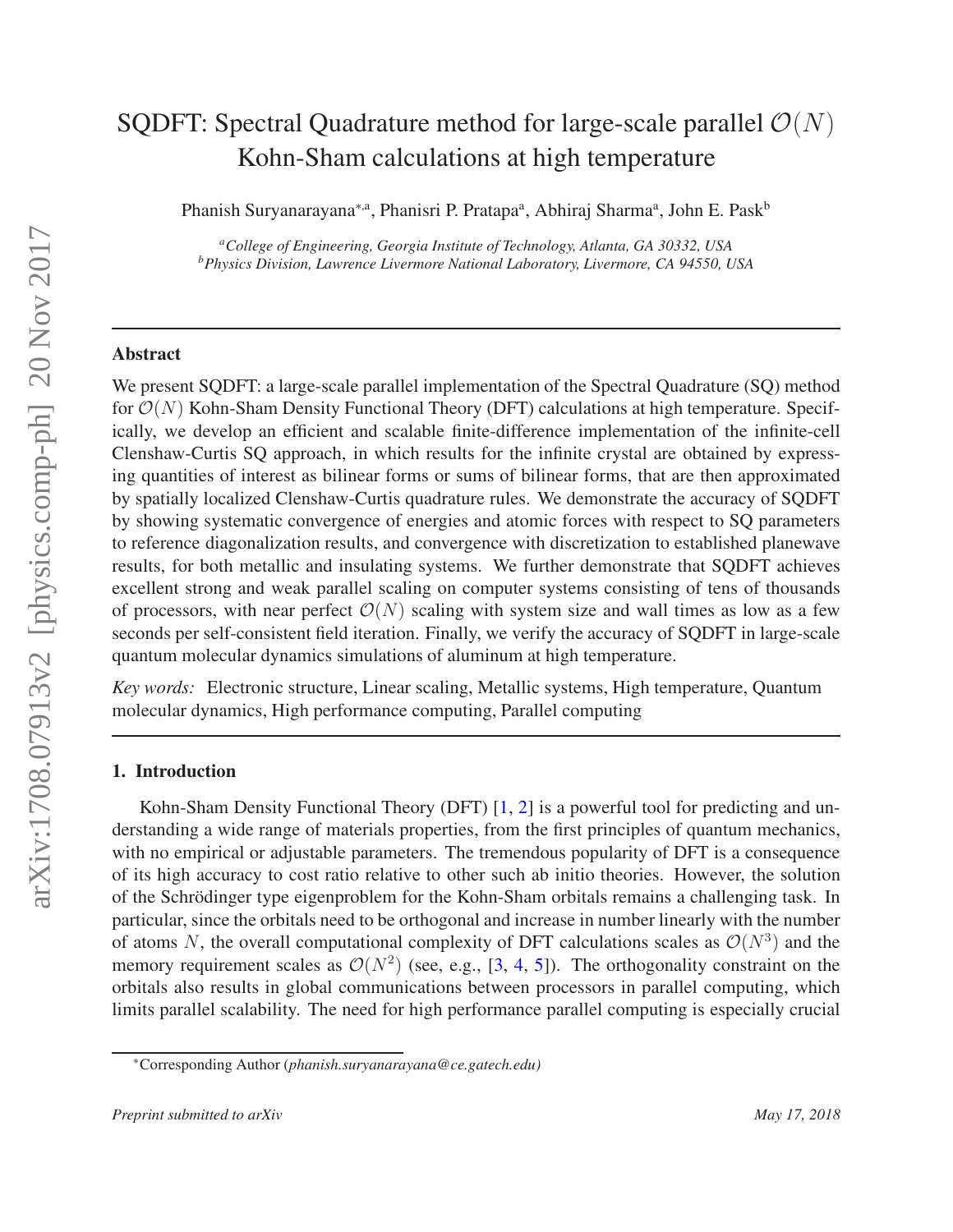for quantum molecular dynamics (QMD) calculations [6, 7], wherein tens or hundreds of thousands of Kohn-Sham solutions can be required to complete a single simulation.

In order to overcome the critical  $\mathcal{O}(N^3)$  scaling bottleneck, much research in the past two decades has been devoted to the development of  $\mathcal{O}(N)$  solution strategies (see, e.g., [3, 4, 5] and references therein). Rather than calculate the orthonormal Kohn-Sham orbitals, these techniques directly determine the electron density, energy, and atomic forces in  $\mathcal{O}(N)$  operations by exploiting the decay of the density matrix  $[8, 9, 10, 11, 12]$ .<sup>1</sup> These efforts have yielded significant advances, culminating in mature implementations of a number of approaches [13, 14, 15, 16, 17, 18, 19, 20, 21, 22, 23, 24, 25]. However, significant challenges remain. In particular, the accuracy and stability of  $\mathcal{O}(N)$  methods remain ongoing concerns due to the need for additional computational parameters, subtleties in determining sufficient numbers and/or centers of localized orbitals, limitations of underlying basis sets, and calculation of accurate atomic forces, as required for structural relaxation and molecular dynamics simulations [4, 26]. In addition, efficient large-scale parallelization poses a significant challenge due to complex communications patterns and load balancing issues. Finally, and perhaps most importantly, the assumption of a band gap in the electronic structure makes existing methods inapplicable to metallic systems  $[4, 5]$ <sup>2</sup>

High-temperature DFT calculations present additional challenges [27, 28]. Such calculations have a number of applications, including the study of warm dense matter and dense plasmas, as occur in laser experiments, and the interiors of giant planets and stars [27, 28, 29, 30, 31, 32]. Particular challenges include the need for a significantly larger number of orbitals to be computed, as the number of partially occupied states increases, and need for more diffuse orbitals, as higher-energy states become less localized. Consequently,  $\mathcal{O}(N^3)$  methods as well as local-orbital based  $\mathcal{O}(N)$ methods have very large prefactors, which makes high-temperature QMD calculations for even small systems intractable. Recent work to address these challenges includes orbital-free molecular dynamics (OFMD) [33] wherein the standard Kohn-Sham kinetic energy is replaced by an approximation in terms of the density, extended first principles molecular dynamics (ext-FPMD) [34] wherein higher-energy states are approximated as planewaves rather than computed explicitly, and finite-temperature potential functional theory (PFT) [35] wherein an orbital-free free energy approximation is constructed through a coupling-constant formalism. While OFMD can miss electronic shell structure effects [36], ext-FPMD and PFT have been shown to capture such effects in initial applications.

The recently developed Spectral Quadrature (SQ) method for  $\mathcal{O}(N)$  Kohn-Sham calculations [37, 38] addresses both scaling with number of atoms and scaling with temperature, while retaining systematic convergence to standard  $\mathcal{O}(N^3)$  results for metals and insulators alike. In this approach, all quantities of interest are expressed as bilinear forms or sums of bilinear forms, which are then approximated by Clenshaw-Curtis quadrature rules that remain spatially localized by exploiting the locality of electronic interactions in real-space [39], i.e, the exponential decay of the

<sup>&</sup>lt;sup>1</sup>The real-space density matrix has exponential decay for insulating systems as well as metallic systems at finite temperature [8, 12].

<sup>&</sup>lt;sup>2</sup>This is also the case for insulating systems at sufficiently high temperature which results in conduction bands becoming partially occupied.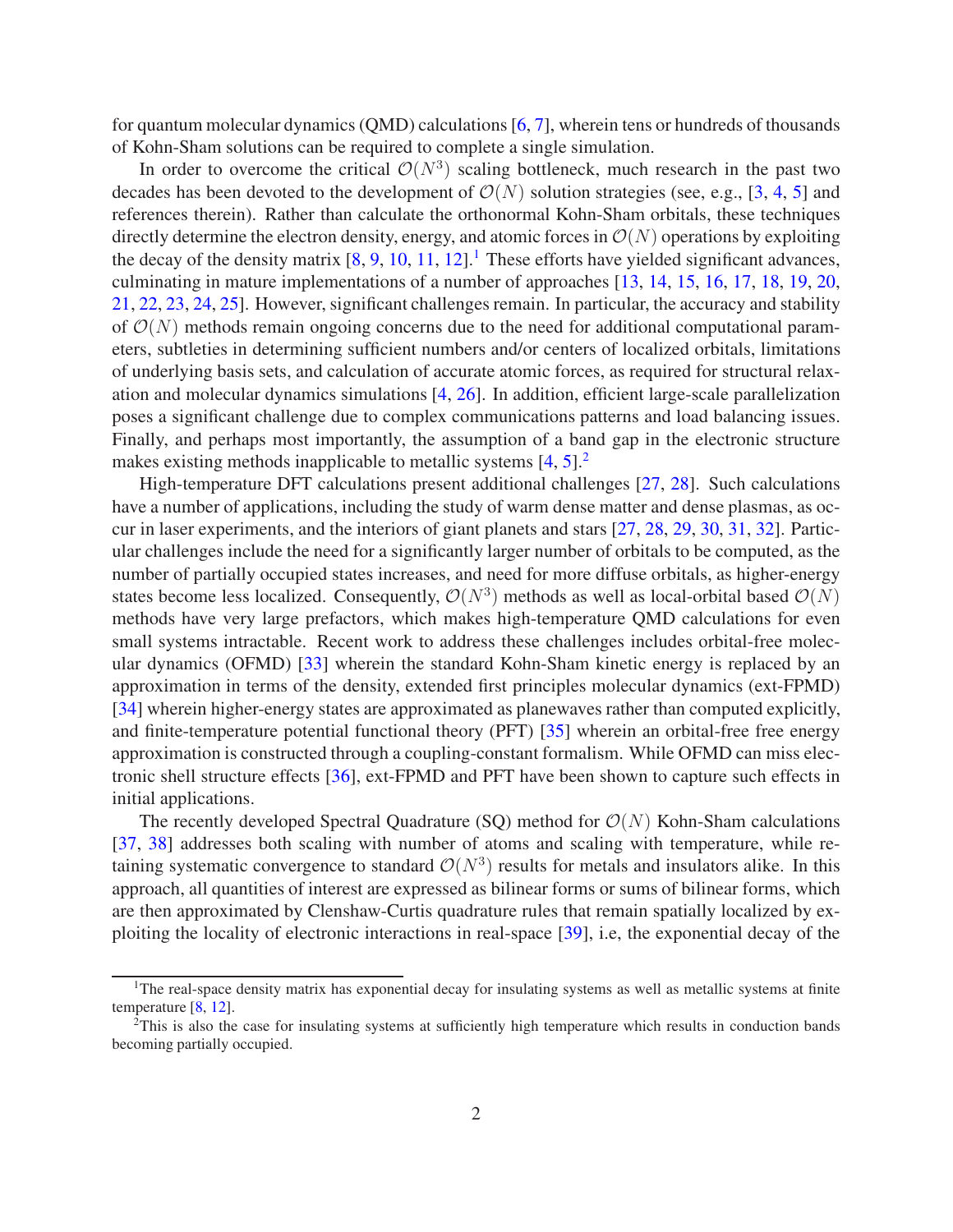density matrix in real-space for insulators as well as metals at finite temperature. In conjunction with local reformulation of the electrostatics, this technique enables the  $\mathcal{O}(N)$  evaluation of the electronic density, energy, and atomic forces. The computational cost of SQ decreases rapidly with increasing temperature due to the enhanced locality of the electronic interactions and the increased smoothness of the Fermi-Dirac function. Further, it is well suited to scalable high-performance parallel computing since a majority of the communication is localized to nearby processors, whose pattern remains fixed throughout the simulation. The SQ approach also permits infinite-crystal calculations without recourse to Brillouin zone integration or large supercells, a technique referred to as the infinite-cell method [38].

In this paper, we present SQDFT: a parallel implementation of the SQ method for  $\mathcal{O}(N)$  Kohn-Sham DFT calculations at high temperature.<sup>3</sup> Specifically, we develop a finite-difference implementation of the infinite-cell variant of the Clenshaw-Curtis SQ method that can efficiently scale on large-scale parallel computers. We verify the accuracy of SQDFT by showing systematic convergence of energies and atomic forces to reference diagonalization results, and convergence with discretization to established planewave results, for both metallic and insulating systems. We further show that SQDFT achieves excellent strong and weak parallel scaling on computer systems consisting of tens of thousands of cores, with near perfect  $\mathcal{O}(N)$  scaling with system size and wall times as low as a few seconds per self-consistent field (SCF) iteration. Finally, we verify the accuracy of SQDFT in large-scale quantum molecular dynamics simulations of aluminum at high temperature.

The remainder of this paper is organized as follows. In Section 2, we review the  $\mathcal{O}(N)$  density matrix formulation of DFT. Next, we discuss the formulation and implementation of SQDFT in Section 3 and study its accuracy, efficiency, and scaling in Section 4. Finally, we provide concluding remarks in Section 5.

# 2.  $\mathcal{O}(N)$  Density Functional Theory

Consider a cuboidal domain  $\Omega$  containing N atoms, the unit cell of an infinite crystal. Let the nuclei be positioned at  $\mathbf{R} = \{\mathbf{R}_1, \mathbf{R}_2, \dots, \mathbf{R}_N\}$  and let there be a total of  $N_e$  valence electrons. Neglecting spin and Brillouin zone integration, the nonlinear eigenproblem for the electronic ground state in Kohn-Sham Density Functional Theory (DFT) can be written as [38, 40]

$$
\mathcal{D} = g(\mathcal{H}, \mu, \sigma) = \left(1 + \exp\left(\frac{\mathcal{H} - \mu \mathcal{I}}{\sigma}\right)\right)^{-1},\tag{1}
$$

$$
\mathcal{H} = -\frac{1}{2}\nabla^2 + V_{xc} + \phi + \mathcal{V}_{nl} \,, \tag{2}
$$

where D is the density matrix; q is the Fermi-Dirac function;  $\mu$  is the Fermi level, which is determined by solving for the constraint on the total number of electrons, i.e.,  $2\text{Tr}(\mathcal{D}) = N_e$ ;  $\sigma = k_B T$ 

<sup>&</sup>lt;sup>3</sup>Though we focus on high-temperature calculations in this work, SODFT is also capable of performing  $\mathcal{O}(N)$ DFT calculations at ambient temperature, with a larger prefactor (Appendix A).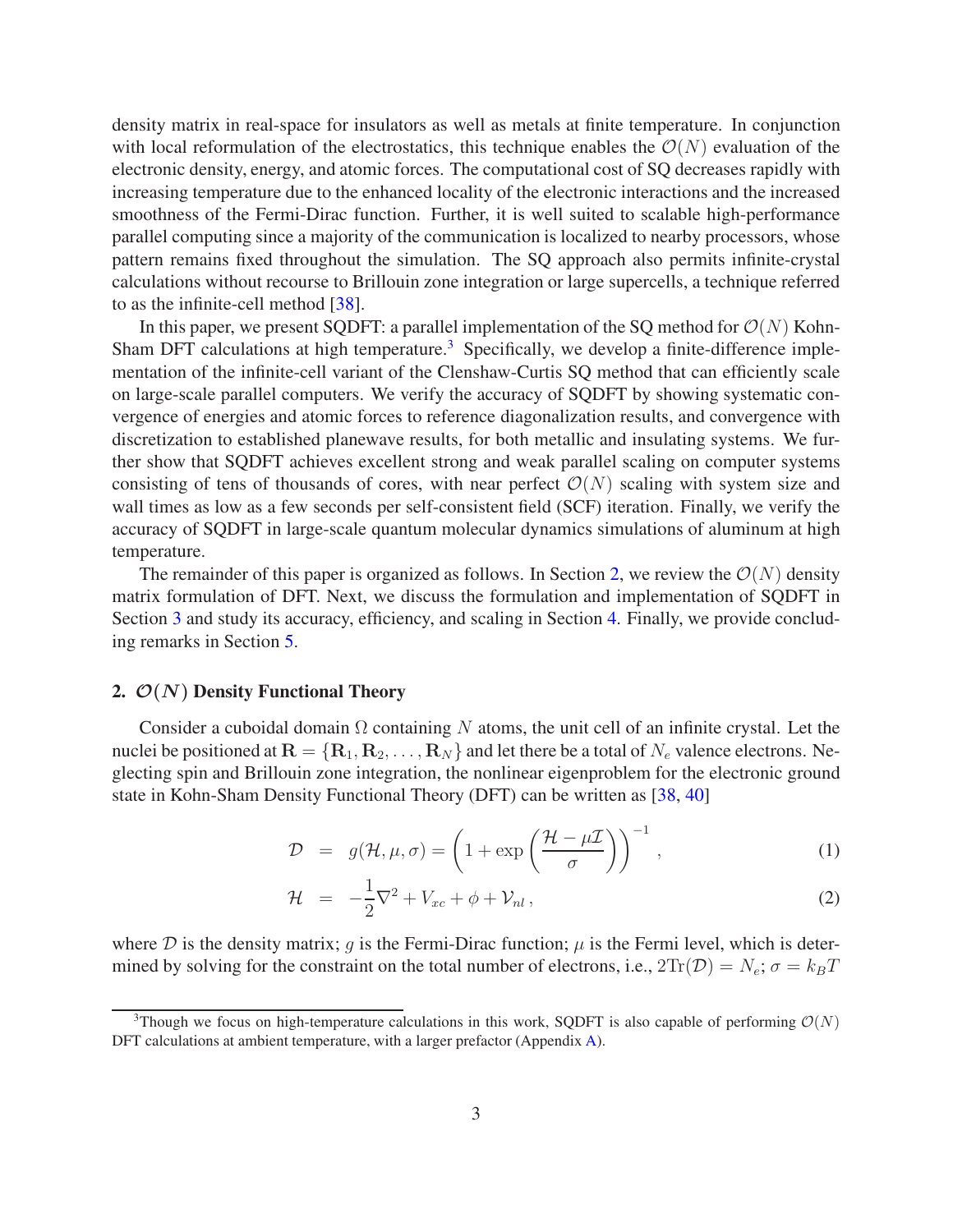is the smearing, where  $k_B$  is Boltzmann's constant and T is the electronic temperature<sup>4</sup>; H is the Hamiltonian;  $V_{xc}$  is the exchange-correlation potential;  $V_{nl}$  is the nonlocal pseudopotential; and  $\phi$ is the electrostatic potential, the solution to the Poisson equation [41, 42, 43, 44]

$$
-\frac{1}{4\pi}\nabla^2\phi(\mathbf{x}, \mathbf{R}) = \rho_{\mathcal{D}}(\mathbf{x}) + b(\mathbf{x}, \mathbf{R})
$$
\n(3)

subject to periodic boundary conditions. Above,

$$
\rho_{\mathcal{D}}(\mathbf{x}) = 2\mathcal{D}(\mathbf{x}, \mathbf{x})\tag{4}
$$

is the electron density and  $b = \sum_I b_I$  is the total pseudocharge density of the nuclei [41], where  $b_I$ is the pseudocharge density of the  $I^{th}$  nucleus and the index I extends over all atoms in  $\mathbb{R}^3$ .

Once the electronic ground state has been determined, the free energy can be written as  $[38]^{5}$ 

$$
\mathcal{F}(\mathbf{R}) = 2\text{Tr}(\mathcal{D}\mathcal{H}) + E_{xc}(\rho_{D}) - \int_{\Omega} V_{xc}(\rho_{D}(\mathbf{x}))\rho_{D}(\mathbf{x}) d\mathbf{x} + \frac{1}{2} \int_{\Omega} (b(\mathbf{x}, \mathbf{R}) - \rho_{D}(\mathbf{x}))\phi(\mathbf{x}, \mathbf{R}) d\mathbf{x} + \frac{1}{2} \int_{\Omega} (\tilde{b}(\mathbf{x}, \mathbf{R}) + b(\mathbf{x}, \mathbf{R})) V_{c}(\mathbf{x}, \mathbf{R}) d\mathbf{x} - \frac{1}{2} \sum_{I} \int_{\Omega} \tilde{b}_{I}(\mathbf{x}, \mathbf{R}_{I}) \tilde{V}_{I}(\mathbf{x}, \mathbf{R}_{I}) d\mathbf{x} + 2\sigma \text{Tr}(\mathcal{D}\log\mathcal{D} + (\mathcal{I} - \mathcal{D}) \log(\mathcal{I} - \mathcal{D})),
$$
\n(5)

where  $E_{xc}$  is the exchange-correlation energy;  $\tilde{b} = \sum_{I} \tilde{b}_{I}$  is the total reference pseudocharge density, where  $\tilde{b}_I$  is the reference pseudocharge density of the  $I^{th}$  nucleus and the summation index I runs over all atoms in  $\mathbb{R}^3$ ;  $V_c = \sum_I V_{c,I} = \sum_I (\tilde{V}_I - V_I)$ , where  $\tilde{V}_I$  and  $V_I$  are the potentials generated by  $\tilde{b}_I$  and  $b_I$ , respectively; and  $I$  is the identity operator. The first term is the band structure energy  $(E_{band})$  and the last term is the energy associated with the electronic entropy  $(E_{ent})$ .

In order to update the positions of the ions during the Born-Oppenheimer quantum molecular dynamics (QMD) simulations, the Hellmann-Feynman force on the  $I^{th}$  nucleus can be written as  $[38]^{6}$ 

$$
\mathbf{f}_{I} = \sum_{I'} \int_{\Omega} \nabla b_{I'}(\mathbf{x}, \mathbf{R}_{I'}) \phi(\mathbf{x}, \mathbf{R}) d\mathbf{x} + \frac{1}{2} \sum_{I'} \int_{\Omega} \left[ \left( \tilde{b}(\mathbf{x}, \mathbf{R}) + b(\mathbf{x}, \mathbf{R}) \right) \nabla V_{c,I'} + \left( \nabla \tilde{b}_{I'}(\mathbf{x}, \mathbf{R}_{I'}) + \nabla b_{I'}(\mathbf{x}, \mathbf{R}_{I'}) \right) V_{c}(\mathbf{x}, \mathbf{R}) \right] d\mathbf{x} - 4 \sum_{I'} \text{Tr} \left( \mathcal{V}_{nl}^{I'} \nabla \mathcal{D} \right), \tag{6}
$$

<sup>4</sup>The electronic temperature/smearing is typically set to be equal to the ionic temperature in QMD simulations, particularly for those performed at high temperature.

<sup>&</sup>lt;sup>5</sup>The repulsive energy correction for overlapping pseudocharges [45, 46] has been explicitly included in the free energy expression. This term plays a particularly important role in high-temperature simulations since the ions get significantly closer compared to ambient temperature.

 $6$ For the reasons mentioned in footnote 5, the force corresponding to the repulsive energy correction for overlapping pseudocharges [45, 46] has been explicitly included in the atomic force expression. Note that this term has been significantly simplified from its original form by utilizing the relation  $\int \nabla f(|\mathbf{x} - \mathbf{R}_I|) g(|\mathbf{x} - \mathbf{R}_I|) d\mathbf{x} = 0$  for spherically symmetric functions f and g, which in the present case are  $b_I$ ,  $b_{I}, b_{I}, V_I$ , and  $V_{I}$ .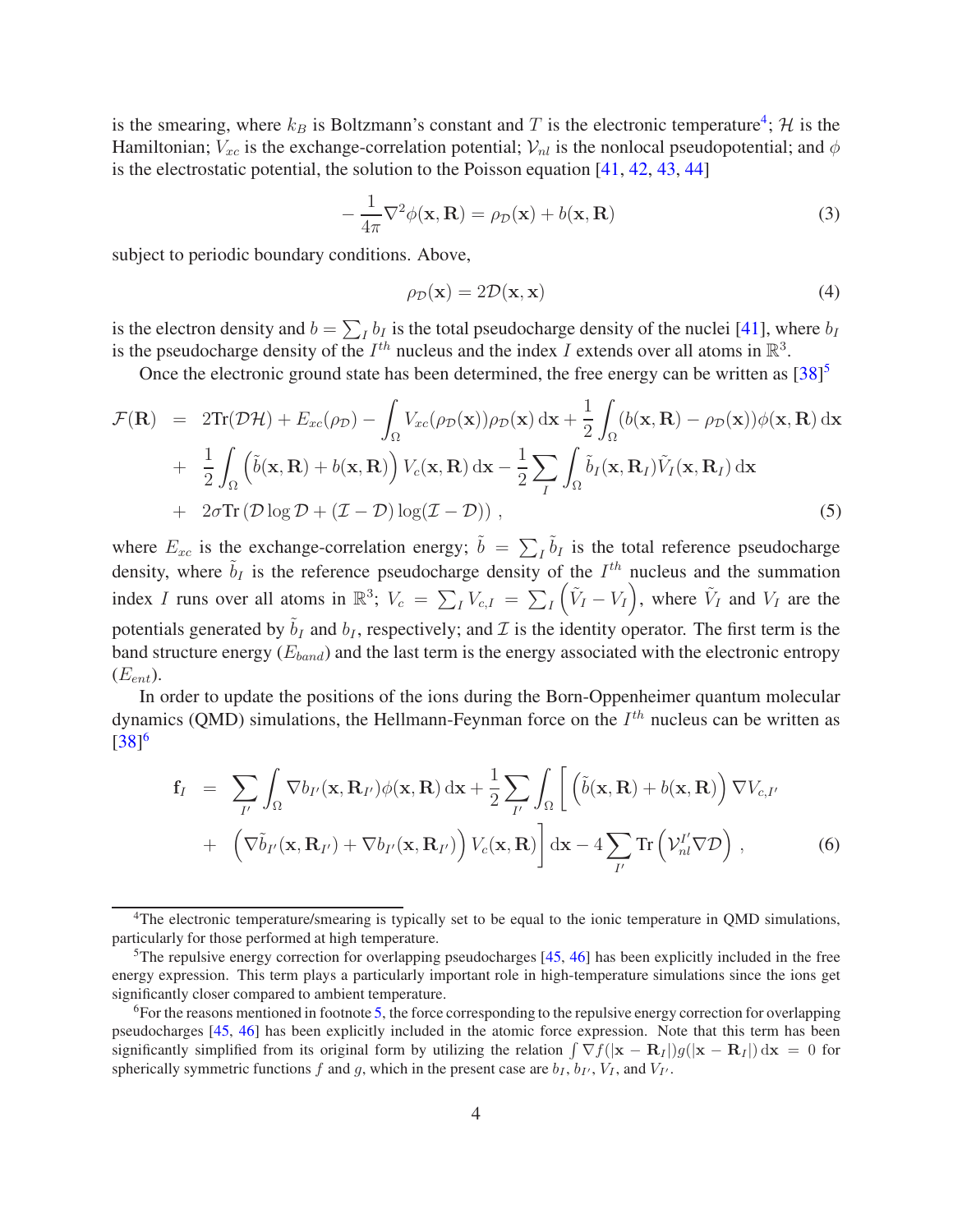where the summation index I' runs over the  $I^{th}$  atom and its periodic images, and  $V_{nl,I'}$  is the nonlocal pseudopotential associated with the  $I<sup>th</sup>$  atom. The first two terms together constitute the local component of the force  $(f_l^l)$  and the last term is the nonlocal component of the force  $(f_l^{nl})$ .

Within a real-space representation, the density matrix  $D$  has exponential decay for insulators as well as metallic systems at finite electronic temperature/smearing [8, 12]. This decay in the density matrix is exploited by linear-scaling methods through truncation within the calculations to enable  $\mathcal{O}(N)$  computation of the electron density, energy, and atomic forces. In doing so, it has been observed that there is exponential convergence in the energy and forces with the size of the truncation region for insulating [47, 48] as well as metallic systems at finite temperature [49]. Note that in the above description for DFT, we have employed a local reformulation of the electrostatics to enable  $\mathcal{O}(N)$  scaling for the complete Kohn-Sham problem.

# 3. Formulation and implementation of SQDFT

SQDFT is a large-scale parallel implementation of the Clenshaw-Curtis Spectral Quadrature (SQ) method<sup>7</sup> [37, 38] for  $\mathcal{O}(N)$  Kohn-Sham density functional calculations. In this approach, all quantities of interest (in discrete form) are expressed as bilinear forms or sums of bilinear forms, that are then approximated by spatially localized quadrature rules. The method is identically applicable to insulating and metallic systems and well suited to massively parallel computation. Furthermore, the SQ method becomes more efficient as temperature is increased, since electronic interactions become more localized and the representation of the Fermi-Dirac function becomes more compact [49].

We employ the *infinite-cell* version of the Clenshaw-Curtis SQ method, wherein the results corresponding to the infinite crystal are obtained without recourse to Brillouin zone integration or large supercells [38]. Specifically, rather than employ Bloch boundary conditions for the orbitals on Ω, zero-Dirichlet boundary conditions are prescribed at infinity, and the relevant components of the density matrix for spatial points within  $\Omega$  are calculated by utilizing the potential within the truncation region surrounding that point [38, 49]. Periodic boundary conditions are retained for the electrostatic potential. Indeed, the infinite-cell SQ approach is equivalent to the standard Γ-point SQ calculation when the size of the truncation region is smaller than the size of the domain, a situation common in large-scale DFT simulations, particularly those at high temperature.

We utilize a high-order finite-difference discretization in order to exploit the locality of electronic interactions in real space, enable systematic convergence, and facilitate large-scale parallel implementation. We solve the fixed-point problem in Eq. 1 using the self consistent field (SCF) method  $[51]^8$ , whose convergence is accelerated using the Periodic Pulay mixing scheme  $[52]$ , a technique that significantly outperforms the well-established Anderson/Pulay mixing [53, 54]. We solve the Poisson problem in Eq. 3 using the Alternating Anderson-Richardson (AAR) method [55, 56], an approach that outperforms the conjugate gradient method [57] in the context of large-scale parallel computations [56]. We perform NVE (microcanonical) simulations using

 $7$ The Clenshaw-Curtis variant of SQ is chosen here because it is more efficient compared to its Gauss counterpart [50], particularly in the computation of the nonlocal component of the forces [38].

<sup>&</sup>lt;sup>8</sup>In SQDFT, we perform a fixed-point iteration with respect to the effective potential:  $V_{\text{eff}} = V_{xc} + \phi$ .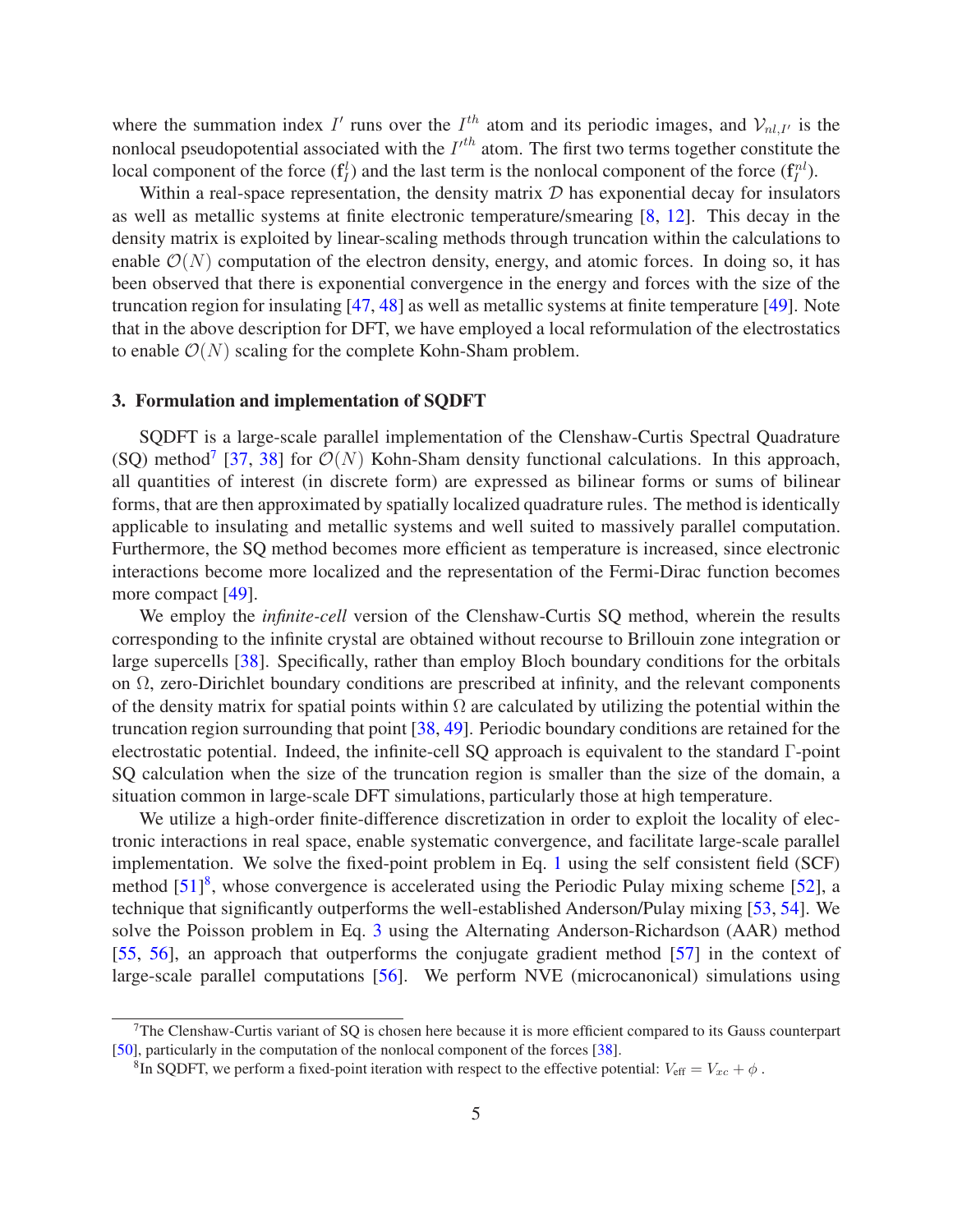the leapfrog method and NVT (canonical) simulations using the Verlet algorithm with the Nose-Hoover thermostat. At each MD step, we extrapolate the electron density using information from the previous two steps [58] to reduce SCF iterations. We parallelize the calculations using domain decomposition, with the communication between processors handled via the Message Passing Interface (MPI) [59].

In Fig. 1, we outline the key steps in a QMD simulation. We employ the Clenshaw-Curtis SQ method for calculating the electron density in each SCF iteration as well as for computing the energy and atomic forces (nonlocal component) once the electronic ground state has been determined. In the sections below, we discuss the calculation of the electron density, energy, and atomic forces in SQDFT. For additional details on the formulation and implementation of the pseudocharges, AAJ/AAR method, and Periodic Pulay mixing scheme, we refer the reader to the relevant previous works [60, 55, 52, 56].



Figure 1: Outline of quantum molecular dynamics (QMD) simulation.

#### *3.1. Finite-difference discretization*

We consider a cubical domain  $\Omega$  and discretize it with a uniform grid of spacing h, resulting in  $N_d = n^3$  finite-difference nodes, the collection of which is referred to as  $K_{\Omega}$ . We parallelize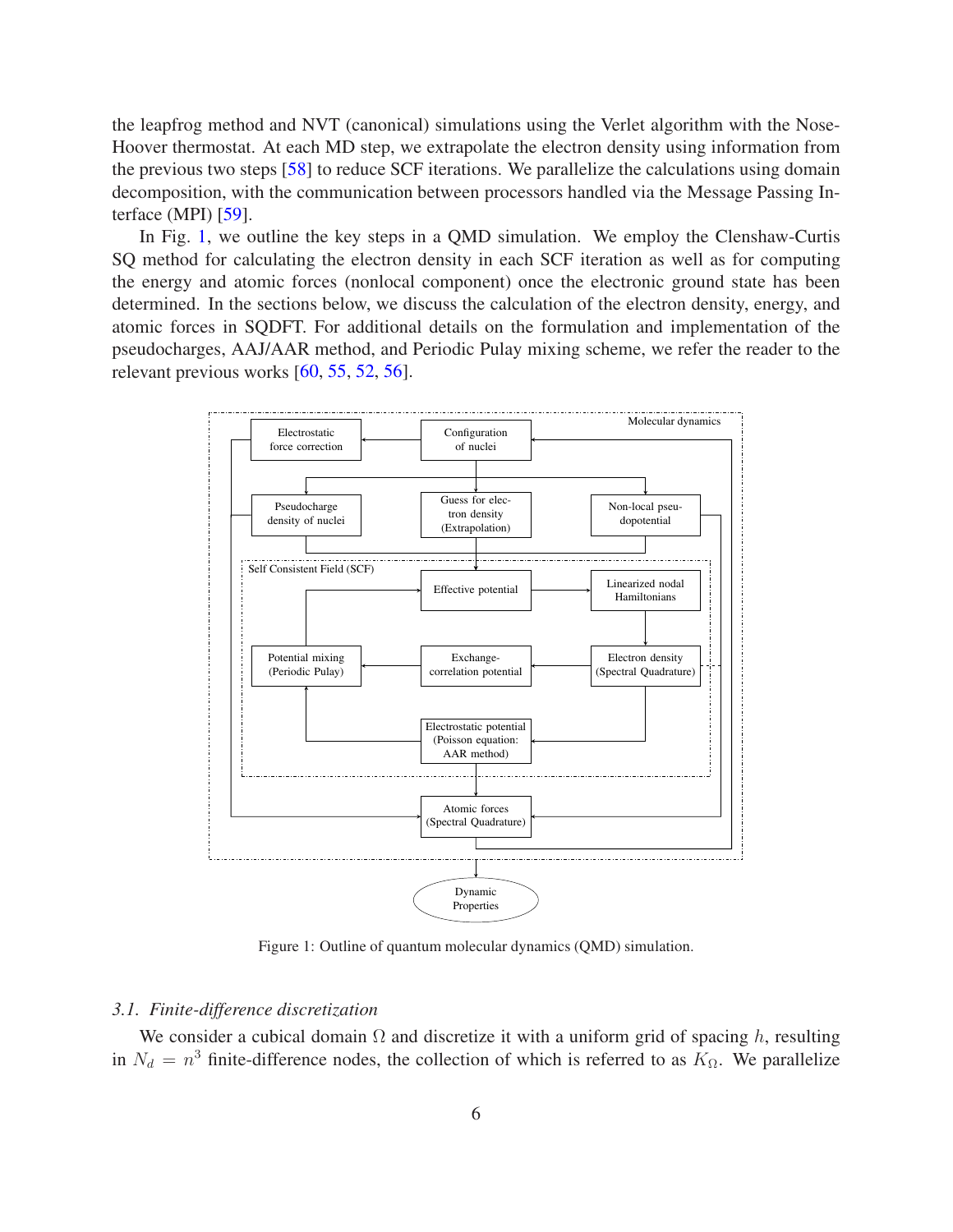the calculations by employing domain decomposition, i.e., we partition the domain into cubes of equal size such that  $\Omega =$  $\bigcup^{{N}_F}$  $p=1$  $\Omega_p$ , where  $N_P$  is the total number of processors and  $\Omega_p$  denotes the domain local to the  $p^{th}$  processor, each of which contains  $N_d^p = N_d/N_p$  finite-difference nodes. We refer to the collection of finite-difference nodes belonging to the  $p^{th}$  processor as  $K^p_{\Omega}$  $n_P^p$ , where  $K_{\Omega} =$  $\bigcup_{\alpha=1}^{N_P} K_{\Omega}^p$  with  $K_{\Omega}^p \cap K_{\Omega}^q = \emptyset$  if  $p \neq q$ .  $p=1$ 

We approximate the Laplacian arising in the Hamiltonian and the local electrostatic reformulation using the central finite-difference approximation:

$$
\nabla_h^2 f \Big|^{(i,j,k)} \approx \sum_{d=0}^{n_o} w_d \left( f^{(i+d,j,k)} + f^{(i-d,j,k)} + f^{(i,j+d,k)} + f^{(i,j-d,k)} + f^{(i,j,k+d)} + f^{(i,j,k-d)} \right),
$$
  
\n
$$
w_0 = -\frac{1}{h^2} \sum_{q=1}^{n_o} \frac{1}{q^2},
$$
  
\n
$$
w_d = \frac{2(-1)^{d+1}}{h^2 d^2} \frac{(n_o!)^2}{(n_o - d)!(n_o + d)!}, \ d = 1, 2, ..., n_o,
$$
 (7)

where  $f^{(i,j,k)}$  denotes the value of the function f at the node indexed by  $(i, j, k)$  and  $2n_o$  is the order of the approximation. Similarly, we approximate the gradient operator arising in the atomic forces using central finite-differences:

$$
\nabla_h f|^{(i,j,k)} \approx \sum_{d=1}^{n_o} \tilde{w}_d \bigg( (f^{(i+d,j,k)} - f^{(i-d,j,k)}) \hat{\mathbf{e}}_1 + (f^{(i,j+d,k)} - f^{(i,j-d,k)}) \hat{\mathbf{e}}_2 + (f^{(i,j,k+d)} - f^{(i,j,k-d)}) \hat{\mathbf{e}}_3 \bigg),
$$
  

$$
\tilde{w}_d = \frac{(-1)^{d+1}}{hd} \frac{(n_o!)^2}{(n_o - d)!(n_o + d)!}, \quad d = 1, 2, ..., n_o,
$$
 (8)

where  $\hat{\mathbf{e}}_1$ ,  $\hat{\mathbf{e}}_2$ , and  $\hat{\mathbf{e}}_3$  are the unit vectors along the edges of  $\Omega$ . We enforce periodic boundary conditions by mapping any index that does not correspond to a node in the finite-difference grid to its periodic image within  $\Omega$ . We approximate the spatial integrals arising in the Hamiltonian (projectors of the nonlocal pseudopotential), energy, and atomic forces using the trapezoidal rule:

$$
\int_{\Omega} f(\mathbf{x}) \, \mathrm{d}\mathbf{x} \approx h^3 \sum_{i,j,k=1}^n f^{(i,j,k)}.
$$
\n(9)

Even though this is a low order quadrature scheme, it has been chosen to ensure that the discrete free energy is consistent with the discrete Kohn-Sham equations, i.e., the calculated electronic ground state corresponds to the minimum of the free energy within the finite-difference discretization [61, 60].

In accordance with the nearsightedness principle [39], we define the *region of influence* for any finite-difference node as the cube of side  $2R_{\text{cut}}$  centered at that node. A cube is chosen rather than a sphere due to its simplicity and efficiency within the finite-difference implementation. The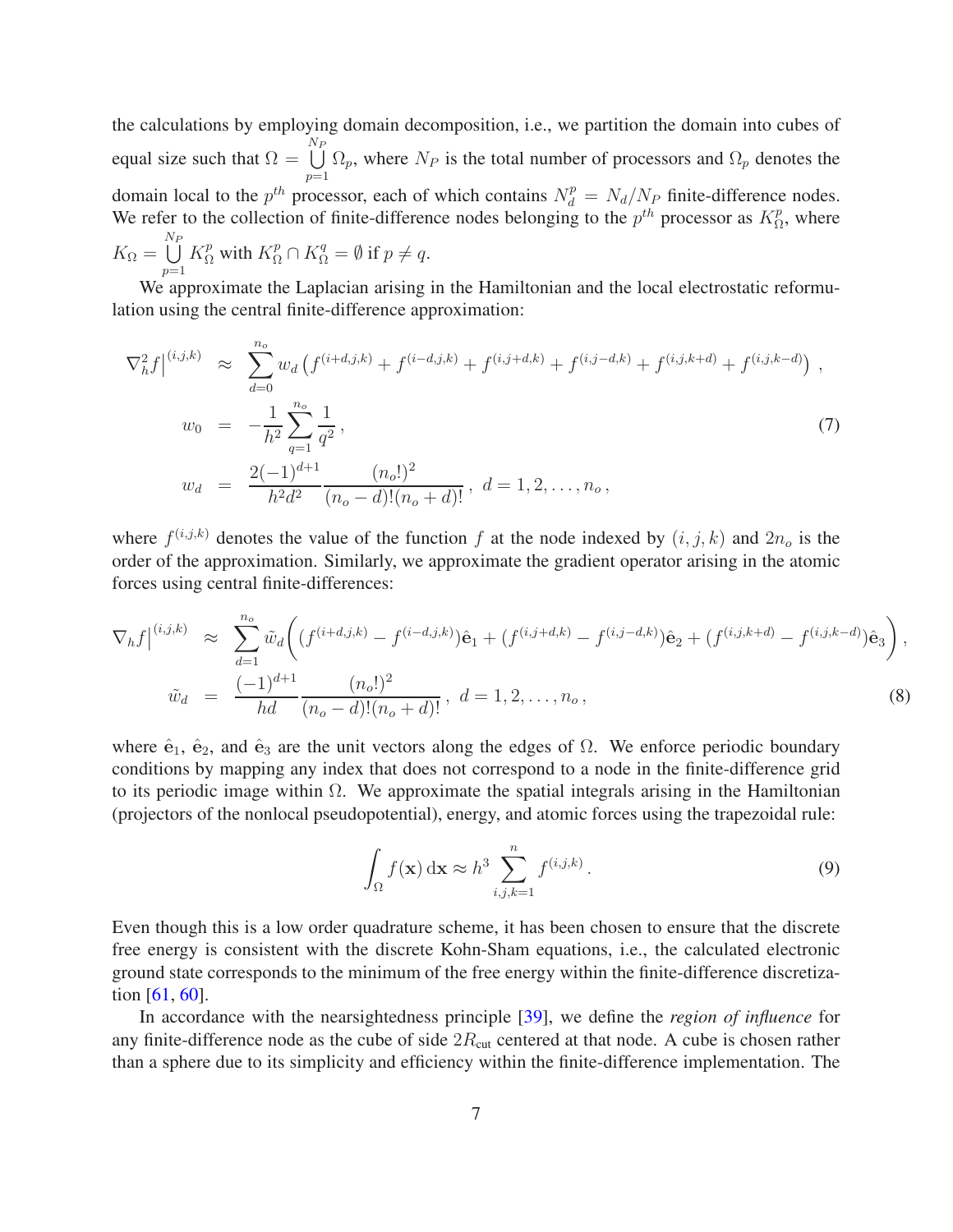parameter  $R_{\text{cut}}$  corresponds to the distance beyond which electronic interactions are ignored, i.e., theoretically  $R_{\text{cut}}$  corresponds to the truncation radius for the density matrix. Within the above described finite-difference framework, we define the nodal Hamiltonian  $H_q \in \mathbb{R}^{N_s \times N_s}$  for any node  $q \in K_{\Omega}$  as the restriction of the Hamiltonian to its region of influence [38], where  $N_s = (2R_{\text{cut}}/h +$ 1)<sup>3</sup> is the number of finite-difference nodes within the region of influence. Similarly,  $w_q \in \mathbb{R}^{N_s \times 1}$ ,  $\nabla_{h,q} \in \mathbb{R}^{N_s \times N_s}$ , and  $\mathbf{V}^I_{nl,q} \in \mathbb{R}^{N_s \times N_s}$  represent the restriction of the standard basis vector, gradient matrix, and nonlocal pseudopotential matrix of the  $I^{th}$  atom to the region of influence, respectively. It is important to note that  $H_q$ ,  $\nabla_{h,q}$ , and  $V_{nl,q}^I$  are not explicitly determined/stored in SQDFT, rather their multiplication with a vector is directly computed in a matrix-free way.

#### *3.2. Electron density*

In each iteration of the SCF method, the electron density (Eq. 4) needs to be computed at all the finite-difference nodes. In SQDFT, the electron density at the  $q \in K_{\Omega}^{p}$  $\frac{p}{\Omega}$  node in the  $p^{th}$  processor is calculated using the relations [38]

$$
\rho_q = \frac{2}{h^3} \sum_{j=0}^{n_{pl}} c_q^j \rho_q^j, \qquad (10)
$$

$$
c_q^j = \frac{2}{\pi} \int_{-1}^1 \frac{g(r, \hat{\mu}_q, \hat{\sigma}_q) T_j(r)}{\sqrt{1 - r^2}} dr, \quad j = 0, 1, \dots, n_{pl},
$$
\n(11)

$$
\rho_q^j = \begin{cases} \mathbf{w}_q^T \mathbf{t}_q^j, \quad j = 0, 1, \dots, \frac{n_{pl}}{2} \\ \rho_q^1 - 2 \left( \mathbf{t}_q^{\frac{j+1}{2}} \right)^T \mathbf{t}_q^{\frac{j-1}{2}}, \quad j = \frac{n_{pl}}{2} + 1, \frac{n_{pl}}{2} + 3, \dots, n_{pl} - 1 \\ \rho_q^0 - 2 \left( \mathbf{t}_q^{\frac{j}{2}} \right)^T \mathbf{t}_q^{\frac{j}{2}}, \quad j = \frac{n_{pl}}{2} + 2, \frac{n_{pl}}{2} + 4, \dots, n_{pl} \end{cases} \tag{12}
$$

where  $n_{nl}$  is the order of the Clenshaw-Curtis quadrature, chosen here to be a multiple of four for simplicity;  $T_j$  denotes the Chebyshev polynomial of degree j;  $c_q^j$  is the coefficient of  $T_j$  in the polynomial expansion of the Fermi-Dirac function, with the value of  $c_q^0$  half of that given in the expression;  $\hat{\mu}_q = (\mu - \chi_q)/\zeta_q$  is the scaled and shifted Fermi energy, where  $\chi_q = (\lambda_q^{\max} + \lambda_q^{\min})/2$ and  $\zeta_q = (\lambda_q^{\text{max}} - \lambda_q^{\text{min}})/2$ , with  $\lambda_q^{\text{max}}$  and  $\lambda_q^{\text{min}}$  denoting the maximum and minimum eigenvalues of H<sub>q</sub>, respectively;  $\hat{\sigma}_q = \sigma/\zeta_q$  is the scaled smearing; and  $\mathbf{t}_q^j = T_j(\hat{\mathbf{H}}_q)\mathbf{w}_q \in \mathbb{R}^{N_s \times 1}$ , which is determined using the following iteration, obtained as a consequence of the three term recurrence relation of Chebyshev polynomials:

$$
\mathbf{t}_q^{i+1} = 2\hat{\mathbf{H}}_q \mathbf{t}_q^i - \mathbf{t}_q^{i-1}, \quad i = 1, 2, \dots, \frac{n_{pl}}{2}
$$
\n
$$
\mathbf{t}_q^1 = \hat{\mathbf{H}}_q \mathbf{w}_q, \ \mathbf{t}_q^0 = \mathbf{w}_q, \tag{13}
$$

where  $\hat{H}_q = (H_q - \chi_q I)/\zeta_q$  is the scaled and shifted nodal Hamiltonian whose spectrum lies in the interval [−1, 1]. Note that the iteration in Eq. 13 proceeds only up to  $n_{pl}/2$  rather than  $n_{pl}$ , since we have employed the product property of Chebyshev polynomials<sup>9</sup> to directly calculate  $\rho_q^j$  for

 $\frac{92T_j(r)T_k(r)}{T_{j+k}(r)}$  +  $T_{j-k}(r)$ . Note that in previous work where the expression for the electron density has been derived [38], this property has not been utilized, and therefore the iteration in Eq. 13 proceeds up to  $n_{pl}$ . The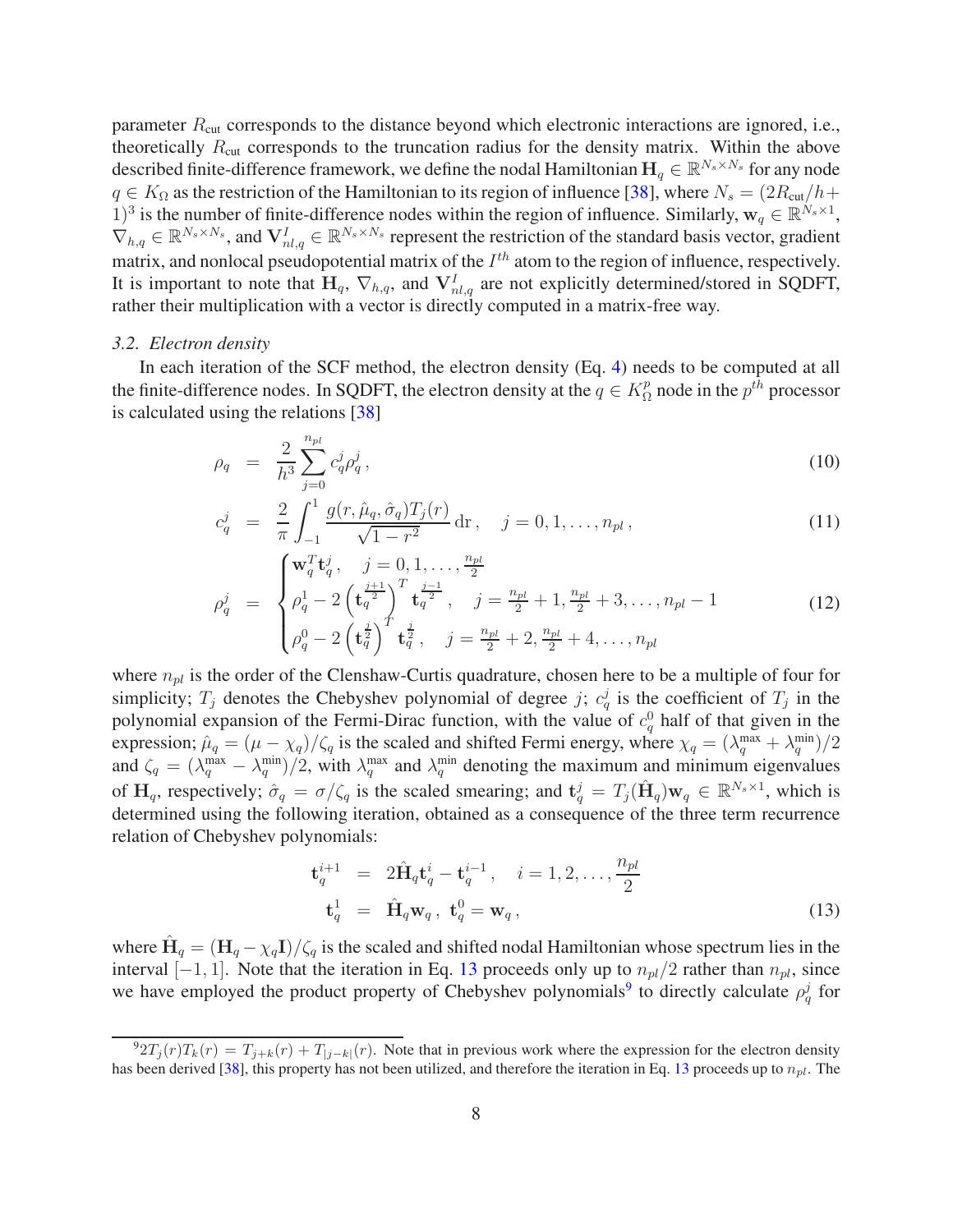$j = n_{pl}/2 + 1, n_{pl}/2 + 2, \ldots, n_{pl}$ , as described by Eq. 12. Since the values of  $\rho_q^j$  are independent of the Fermi level  $\mu$ , they are first computed and stored. Next,  $\mu$  is determined by satisfying the constraint on the total number of electrons:

$$
2\sum_{p=1}^{N_P} \sum_{q \in K_p} \sum_{j=0}^{n_{pl}} c_q^j \rho_q^j = N_e \,, \tag{14}
$$

where the values of  $c_q^j$  are given by Eq. 11. Finally, for the  $c_q^j$  corresponding to the Fermi level  $\mu$ , the electron density is calculated via Eq. 10.

Since the simulation domain  $\Omega$  is cubical and we have employed a uniform finite-difference grid with uniform domain decomposition, the layout of effective potential values  $V_{\text{eff}}$  required from neighboring processors as part of the nodal Hamiltonians for grid points in each processor is identical. To accomplish this, we utilize the MPI command MPI\_Ineighbor\_alltoallv  $[62]$  to communicate the required values of  $V_{\text{eff}}$  (i.e., those within the region of influence for grid points in each processor) between processors. Doing so reduces the number of MPI related calls that would otherwise be required in every matrix-vector multiplication. After the communication is complete, for every finite-difference node  $q \in K^p_{\Omega}$  $\Omega_p^p$ , we first calculate  $\lambda_q^{\text{max}}$  and  $\lambda_q^{\text{min}}$ —maximum and minimum eigenvalues of  $H_q$ , respectively—using the Lanczos method [63, 64]. Next, we perform the recursive iteration in Eq. 13, the results of which are used to calculate  $\rho_q^j$  as given in Eq. 12. The matrix-vector multiplications required as part of the Lanczos method and the recursive iteration in Eq. 13 are performed in a matrix-free manner. The Chebyshev coefficients  $c_q^j$  are calculated using the discrete orthogonality of the Chebyshev polynomials [65]. The Fermi level is determined using Brent's method [66], with Newton-Raphson's method becoming the preferred choice as the temperature is increased. While doing so, the global communication between processors is handled by using the MPI\_Allreduce command.

During the electron density calculation, the memory costs are dominated by the storage of three vectors during the recursive iteration in Eq. 13  $(t_q^{i+1}, t_q^i)$ , and  $t_q^{i-1}$  and the storage of  $\rho_q^j$  for the calculation of the electron density in Eq. 10. Therefore, the memory costs per processor scale as  $\mathcal{O}(3N_s + n_{pl}N_d^p)$  $\ell_d^p$ ). The computational costs are dominated by the the matrix-vector products in the Lanczos iteration and the recursive iteration in Eq. 13. Therefore, the computational cost per processor scales as  $\mathcal{O}\left(n_{\text{lancz}}N_sN_d^p+\frac{1}{2}\right)$  $\frac{1}{2} n_{pl} N_s N_d^p$  $\binom{p}{d}$ , where  $n_{\text{lancz}}$  is the number of Lanczos iterations required for determining  $\lambda_q^{\max}$  and  $\lambda_q^{\min}$ . Since  $N_s$ ,  $n_{pl}$ , and  $n_{\text{lancz}}$  remain independent of system size, the overall memory and computational costs scale linearly with the number of finite-difference nodes in the domain  $\Omega$ , and therefore  $\mathcal{O}(N)$  with respect to the number of atoms.

#### *3.3. Free energy*

Once the electronic ground state has been determined, i.e., the SCF iteration has converged, the free energy (Eq. 5) needs to be calculated.

present approach reduces the cost for the computation of  $\rho_q^j$  by a factor of two.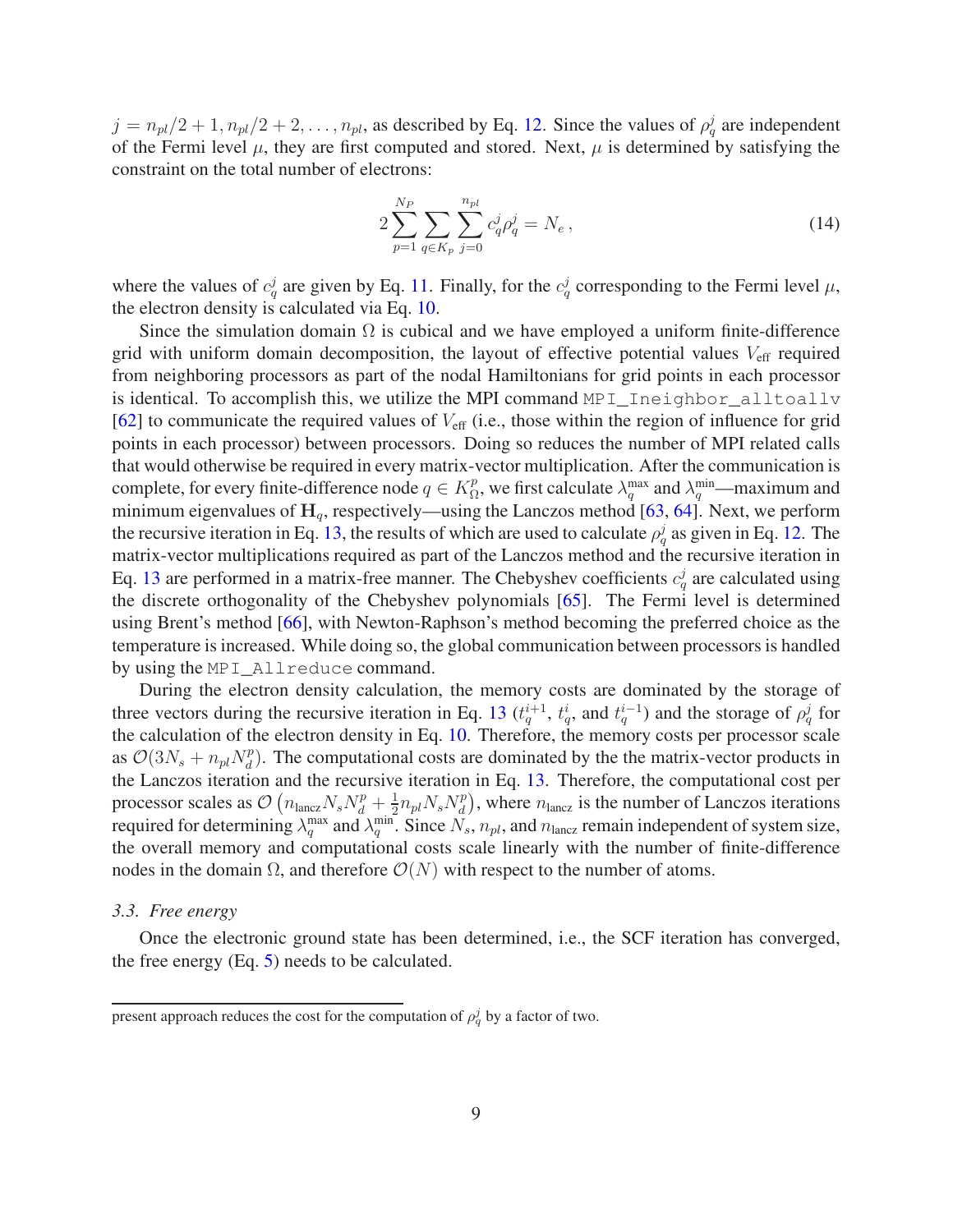*Band structure energy.* The band structure energy in the Clenshaw-Curtis SQ method [38] takes the following form in parallel computations

$$
E_{band} = 2 \sum_{p=1}^{N_P} \sum_{q \in K_p} \sum_{j=0}^{n_{pl}} (\chi_q c_q^j + \zeta_q d_q^j) \rho_q^j, \qquad (15)
$$

$$
d_q^j \ = \ \frac{2}{\pi} \int_{-1}^1 \frac{rg(r, \hat{\mu}_q, \hat{\sigma}_q) T_j(r)}{\sqrt{1 - r^2}} \, \mathrm{d}r \,, \tag{16}
$$

where  $d_q^j$  is the coefficient of  $T_j$  in the polynomial expansion of the band structure energy function (i.e.,  $rg(r)$ ), with the value of  $d_q^0$  half of that given in the expression. In addition,  $c_q^j$  and  $\rho_q^j$  are as given in Eqs. 11 and 12, respectively.

*Electronic entropy energy.* The electronic entropy energy in the Clenshaw-Curtis SQ approach [38] takes the following form in parallel computations

$$
S = 2\sigma \sum_{p=1}^{N_P} \sum_{q \in K_p} \sum_{j=0}^{n_{pl}} e_q^j \rho_q^j,
$$
  
2 f<sup>1</sup> g(r, \hat{u}, \hat{\sigma}) \log g(r, \hat{u}, \hat{\sigma}) + (1 - g(r, \hat{u}, \hat{\sigma})) \log (1 - g(r, \hat{u}, \hat{\sigma})) T\_r(r) (1 - g(r, \hat{u}, \hat{\sigma}))

$$
e_q^j = \frac{2}{\pi} \int_{-1}^1 \frac{g(r, \hat{\mu}_q, \hat{\sigma}_q) \log g(r, \hat{\mu}_q, \hat{\sigma}_q) + (1 - g(r, \hat{\mu}_q, \hat{\sigma}_q)) \log (1 - g(r, \hat{\mu}_q, \hat{\sigma}_q)) T_j(r)}{\sqrt{1 - r^2}} \, \mathrm{d}r(18)
$$

where  $e_q^j$  is the coefficient of  $T_j$  in the polynomial expansion of the electronic entropy energy function (i.e.,  $g(r) \log g(r) + (1 - g(r)) \log(1 - g(r))$ ), with the value of  $e_q^0$  half of that given in the expression. Again,  $\rho_q^j$  is as given in Eq. 12.

*Free energy.* The free energy of the system in SQDFT is computed as

$$
\mathcal{F}(\mathbf{R}) = h^3 \sum_{p=1}^{N_P} \sum_{q \in K_p} \left( \frac{2}{h^3} \sum_{j=0}^{n_{pl}} (\chi_q c_q^j + \zeta_q d_q^j) \rho_q^j + \varepsilon_{xc}(\rho_q) \rho_q - V_{xc}(\rho_p) \rho_q + \frac{1}{2} (b_q - \rho_q) \phi_q \right. \left. + \frac{1}{2} (\tilde{b}_q + b_q) V_{c,q} - \frac{1}{2} \sum_{I \in D_p^b} \tilde{b}_{I,q} \tilde{V}_{I,q} + \frac{2\sigma}{h^3} \sum_{j=0}^{n_{pl}} e_q^j \rho_q^j \right),
$$
\n(19)

where the spatial integrals in Eq. 5 have been approximated using the trapezoidal rule in Eq. 9 and  $D_p^b$  is the set of all atoms (considering all atoms in  $\mathbb{R}^3$ ) whose pseudocharges have overlap with the processor domain  $\Omega_p$ . We note that the exchange correlation energy  $E_{xc}$  has been modeled using the Local Density Approximation (LDA) [2], wherein  $\epsilon_{xc}(\rho)$  is the sum of the exchange and correlation energy per particle of a uniform electron gas of density  $\rho$ .

During the free energy calculation, the values of  $c_q^j$  and  $\rho_q^j$  determined as part of the electron density computation in the last SCF iteration are directly utilized. The Chebyshev coefficients  $d_q^j$ and  $e_q^j$  are determined using the discrete orthogonality of the Chebyshev polynomials [65]. One MPI\_Allreduce command is utilized to simultaneously compute all the components of the energy. The computational cost per processor scales as  $\mathcal{O}(n_{pl}N_d^p)$  $\binom{p}{d}$ , which translates to an overall scaling of  $\mathcal{O}(N)$  with respect to the number of atoms.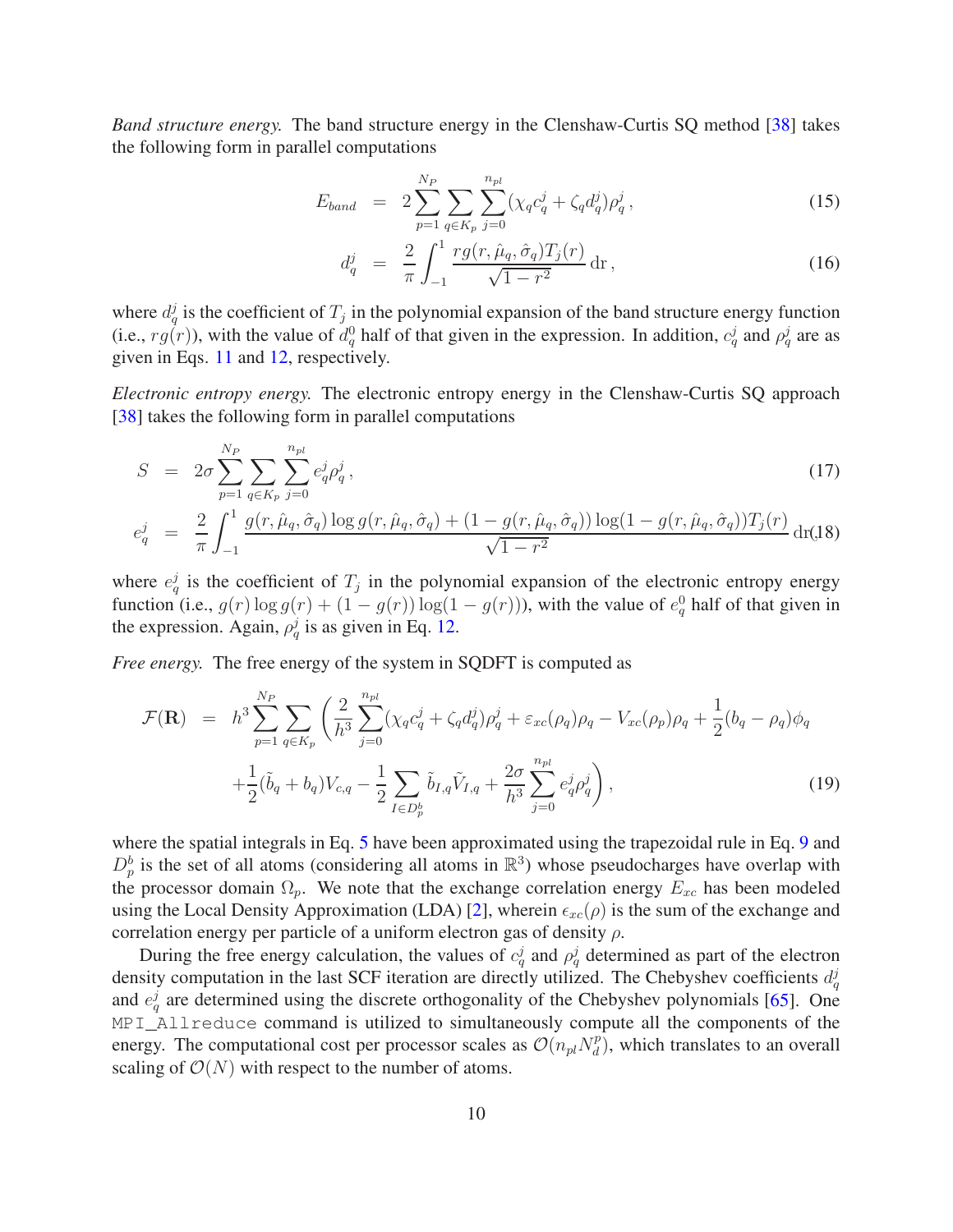#### *3.4. Atomic forces*

In order to update the positions of the atoms during the course of the QMD simulation, the Hellmann-Feynman forces on the nuclei (Eq. 6) need to be computed.

*Local component.* The local component of the force has the following discrete form in parallel computations

$$
\mathbf{f}_{I}^{l} = h^{3} \sum_{p=1}^{N_{P}} \sum_{I' \in D_{p,I}^{b}} \sum_{q \in K_{p}} \left( \nabla_{h} b_{I'} \big|_{q} \phi_{q} + \frac{1}{2} \left( \tilde{b}_{q} + b_{q} \right) \nabla_{h} V_{c,I'} \big|_{q} + \frac{1}{2} \left( \nabla_{h} \tilde{b}_{I'} \big|_{q} + \nabla_{h} b_{I'} \big|_{q} \right) V_{c,q} \right) (20)
$$

where the integrals in Eq. 6 have been approximated using the trapezoidal rule (Eqn. 9) and  $D_{p,I}^b$ is the set of the  $I<sup>th</sup>$  atom and its images whose pseudocharges have overlap with the processor domain  $\Omega_n$ .

*Nonlocal component.* The nonlocal component of the force in the SQ approach [38] takes the following form in parallel computations

$$
\mathbf{f}_{I}^{nl} = -4 \sum_{p=1}^{N_{P}} \sum_{I' \in D_{p,I}^{c}} \sum_{q \in K_{p}} \mathbf{w}_{q}^{T} \mathbf{V}_{nl,q}^{I'} \nabla_{h,q} \left( \sum_{j=0}^{n_{pl}} c_{q}^{j} \mathbf{t}_{q}^{j} \right)
$$
(21)

where  $D_{p,I}^c$  is the set of the  $I^{th}$  atom and its images whose nonlocal projectors have overlap with the processor domain  $\Omega_p$ ,  $c_q^j$  is the coefficient of  $T_j$  in the polynomial expansion of the Fermi-Dirac function (Eq. 11); and  $t_q^j$  is determined using the recurrence relation:

$$
\mathbf{t}_q^{i+1} = 2\hat{\mathbf{H}}_q \mathbf{t}_q^i - \mathbf{t}_q^{i-1}, \quad i = 1, 2, \dots, n_{pl}
$$
  

$$
\mathbf{t}_q^1 = \hat{\mathbf{H}}_q \mathbf{w}_q, \ \mathbf{t}_q^0 = \mathbf{w}_q, \tag{22}
$$

Note that unlike the iteration in Eq. 13 which proceeds up to  $n_{pl}/2$ , the above iteration proceeds up to  $n_{pl}$  since some of the off-diagonal components of the density matrix are needed for the calculation of the nonlocal force in Eq. 21, i.e.,  $\rho_q^j$  are not sufficient, rather  $\mathbf{t}_q^j$  are required.

*Total atomic force.* The atomic force in SQDFT is then calculated as

$$
\mathbf{f}_{I} = h^{3} \sum_{p=1}^{N_{P}} \sum_{I' \in D_{p,I}^{b}} \sum_{q \in K_{p}} \left( \nabla_{h} b_{I'} \big|_{q} \phi_{q} + \frac{1}{2} \left( \tilde{b}_{q} + b_{q} \right) \nabla_{h} V_{c,I'} \big|_{q} + \frac{1}{2} \left( \nabla_{h} \tilde{b}_{I'} \big|_{q} + \nabla_{h} b_{I'} \big|_{q} \right) V_{c,q} \right) - 4 \sum_{p=1}^{N_{P}} \sum_{I' \in D_{p,I}^{c}} \sum_{q \in K_{p}} \mathbf{w}_{q}^{T} \mathbf{V}_{nl,q}^{I'} \nabla_{h,q} \left( \sum_{j=0}^{n_{pl}} c_{q}^{j} \mathbf{t}_{q}^{j} \right).
$$
\n(23)

During the computation of the atomic forces, the values of  $c_q^j$  that were determined as part of the electron density calculation during the last SCF iteration are directly utilized. As mentioned previously, the nodal gradient matrix  $\nabla_{h,q}$  is not generated/stored explicitly, rather its product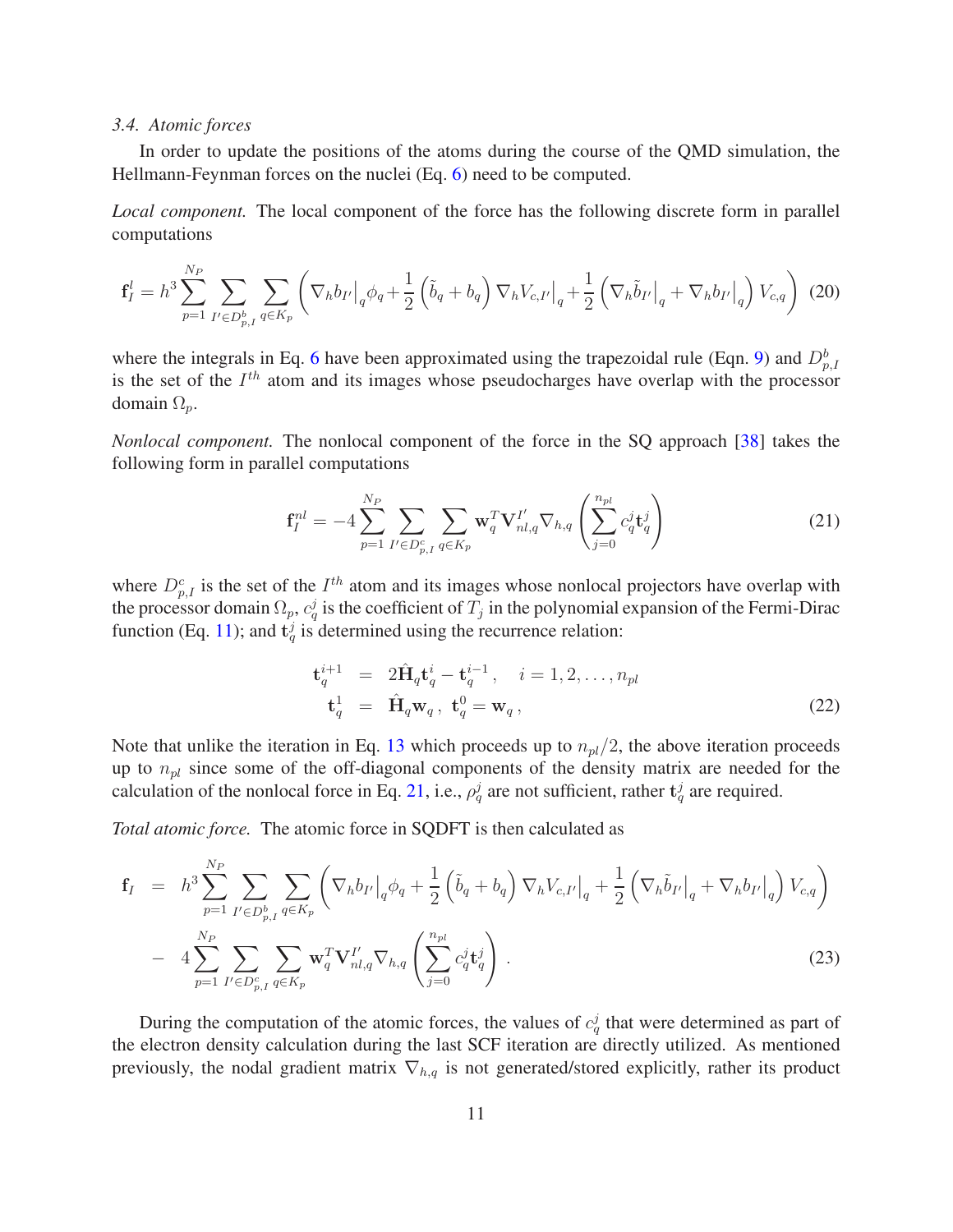with  $t_q^j$  is calculated in matrix-free fashion. The total atomic force on all atoms is simultaneously computed using a single MPI\_Allreduce. Since the storage per processor scales as  $\mathcal{O}(3N_s)$ and the computational effort per processor scales as  $\mathcal{O}(n_{pl}N_sN_d^p)$  $\mathcal{O}(3N_s)^{10}$ , the overall storage and computational cost scales as  $\mathcal{O}(N)$  with respect to the number of atoms.

*Relation to classical Fermi Operator Expansion (FOE).* The Clenshaw-Curtis SQ method bears some resemblance to the classical Fermi Operator Expansion (FOE) [67, 68] in that both techniques use Chebyshev polynomials as the underlying basis for expanding the Fermi-Dirac function of a matrix. However, the key underlying difference is that the matrix in FOE corresponds to the Hamiltonian, whereas in SQ it corresponds to the nodal Hamiltonian. Therefore, truncation is automatically included within the SQ method and the key operation is reduced to local sparse matrix-vector products, as opposed to the global sparse matrix-matrix products in the FOE method. This makes SQ more efficient since (i) the Fermi level calculation does not require an outer loop, and (ii) inter-processor communication is needed just once per SCF iteration, unlike the FOE where it is required for every matrix-matrix multiplication. Finally, SQ also requires significantly less storage compared to FOE, making it especially well suited for modern high performance computing platforms.

#### 4. Results and discussion

In this section, we demonstrate the accuracy, efficiency, and scaling of SQDFT in Kohn-Sham Density Functional Theory (DFT) calculations at high temperature. In all simulations, we employ a twelfth-order finite-difference discretization, norm-conserving Troullier-Martins pseudopotentials [69], and the Local Density Approximation (LDA) [2] with the Perdew-Wang parametrization [70] of the correlation energy calculated by Ceperley-Alder [71]. To ensure accuracy of the standard 3s3p pseudopotentials employed, temperatures were limited to  $T \leq 80000$  K, where 2p states can be treated as fully occupied.<sup>11</sup> To demonstrate applicability to metals and insulators alike, we consider two systems: (i) aluminum, a prototypical metal, and (ii) lithium hydride, a prototypical insulator. We compare the results obtained by SQDFT to benchmarks obtained by the finite-difference code SPARC [61, 60] and planewave code ABINIT [72], both of which solve the Kohn-Sham problem via diagonalization.

#### *4.1. Accuracy and convergence*

We first study the accuracy of SQDFT, i.e., we verify the convergence of computed energies and atomic forces with respect to key SQ parameters (i.e., quadrature order  $n_{pl}$  and truncation radius  $R_{\text{cut}}$ ) as well as spatial discretization (i.e., mesh-size h). As representative systems, we consider a 32-atom cell of aluminum at the equilibrium lattice constant of 7.78 Bohr and a 64-atom cell of lithium hydride at the equilibrium lattice constant of 7.37 Bohr, with all atoms randomly

<sup>&</sup>lt;sup>10</sup>This corresponds to the calculation of the nonlocal component of the force, which is the dominant cost in the atomic force calculation in SQDFT. Note that  $\mathcal{O}(3N_s)$  arises due to the three matrix-vector products arising in the multiplication with the finite-difference gradient.

<sup>&</sup>lt;sup>11</sup>Calculations with deeper 2s2p3s3p pseudopotentials show 2p occupation of 5.9991 at 80000 K.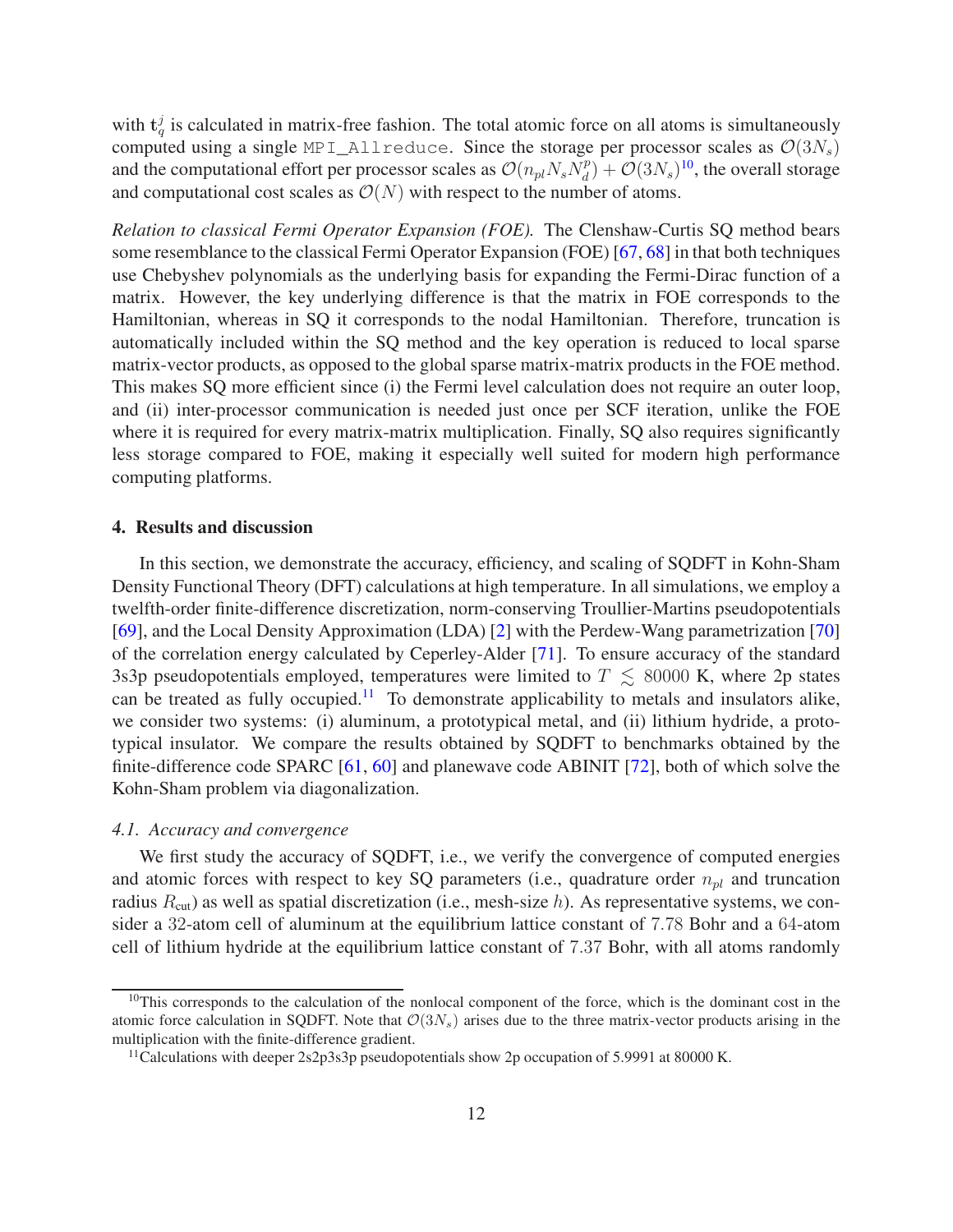displaced by up to 15% of the equilibrium interatomic distance. We select the electronic temperature/smearing to be  $\sigma = 4$  eV.

First, we verify the convergence of SQDFT energies and forces with respect to  $n_{pl}$  and  $R_{cut}$ in Fig. 2, with the reference diagonalization answers obtained by SPARC at the same mesh-size and a  $4 \times 4 \times 4$  Monkhorst-Pack grid for Brillouin zone integration.<sup>12</sup> We choose mesh-sizes of  $h = 0.7780$  and  $h = 0.5264$  Bohr for the aluminum and lithium hydride systems, respectively. It is clear that SQDFT obtains exponential convergence in the energy and atomic forces with respect to both parameters, in agreement with previous studies [37, 38, 49]. In particular,  $\{n_{pl}, R_{cut}\}\sim$  ${28, 6}$  and  ${n_{pl}, R_{cut}} \sim {40, 6}$  are sufficient to obtain chemical accuracy in both the energy and forces for the aluminum and lithium hydride systems, respectively. Importantly, these values further reduce as the smearing/temperature is increased [38], which makes SQDFT particularly attractive for high-temperature simulations. Note that neither the energy nor the atomic forces are variational with respect to  $n_{pl}$  and  $R_{\text{cut}}$ , hence the non-monotonic convergence in Fig. 2.



Figure 2: Convergence of energy and forces in SQDFT with respect to quadrature order  $n_{nl}$  and truncation radius  $R_{\text{cut}}$  for aluminum and lithium hydride systems. The error in energy is the magnitude of the difference and the error in forces is the maximum difference in any component, with diagonalization result obtained by finite-difference code SPARC at the same mesh-size as reference.

Next, we verify the convergence of SQDFT energies and forces with mesh-size  $h$  to those computed by the established planewave code ABINIT. To do so, we utilize  $n_{pl} = 160$  and  $R_{cut} = 10$ Bohr in SQDFT, which are sufficient to put the associated errors well below the mesh errors of interest (see Fig. 2). In ABINIT, we employ a planewave cutoff of 50 Ha and a  $4 \times 4 \times 4$  Monkhorst-Pack grid for Brillouin zone integration, which results in energy and forces that are converged to within  $10^{-6}$  Ha/atom and  $10^{-6}$  Ha/Bohr, respectively. As shown in Fig. 3, both the energy and atomic forces in SQDFT converge rapidly and systematically, with chemical accuracy readily obtained. Notably, we see that energies and forces converge at comparable rates, without the need for additional measures such as double-grid [73] or high-order integration [74]. Therefore,

<sup>&</sup>lt;sup>12</sup>Unlike standard codes, SQDFT can obtain the infinite crystal result without recourse to Brillouin zone integration.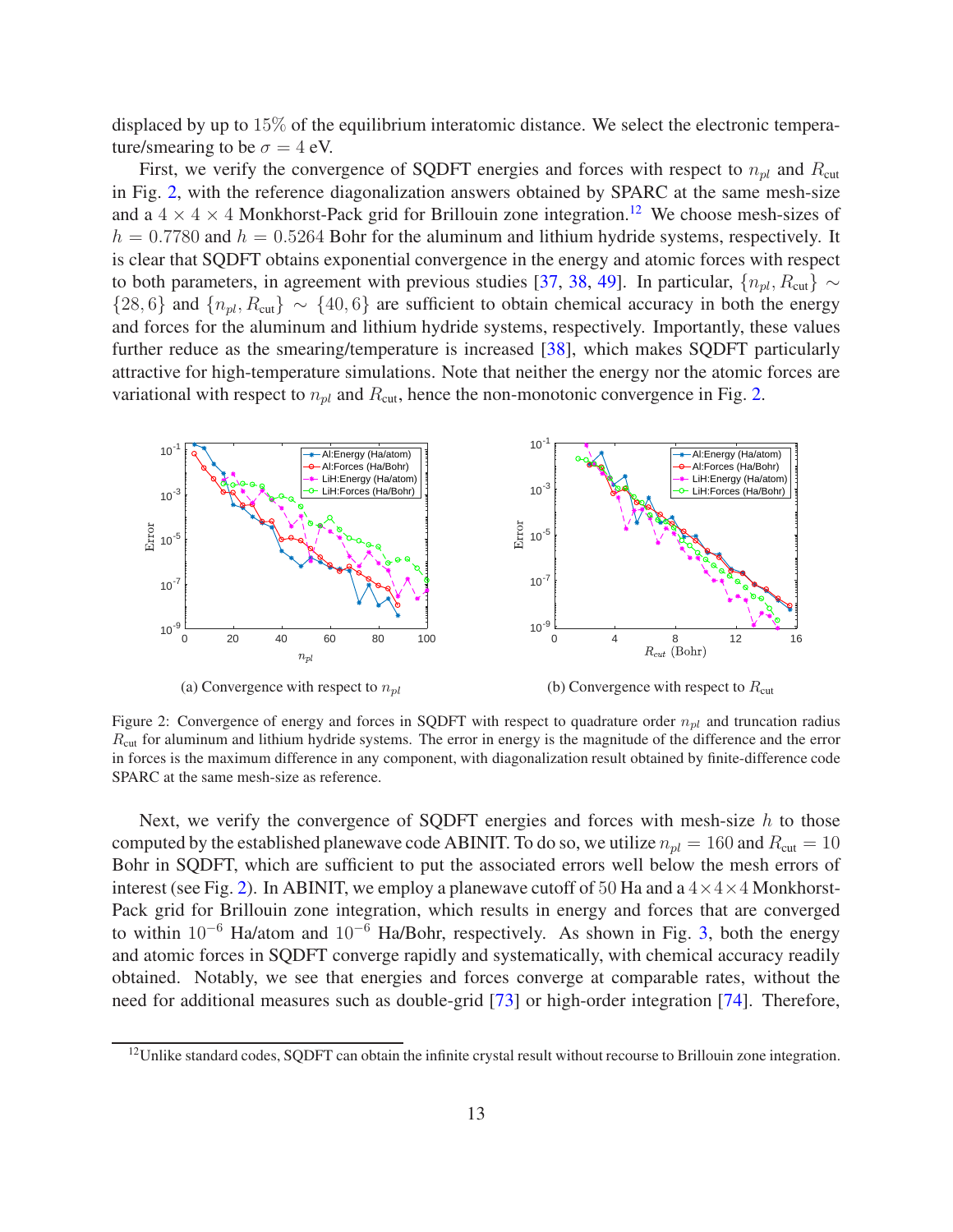accurate forces are easily obtained, as needed for structural relaxations and molecular dynamics simulations.



Figure 3: Convergence of energy and forces in SQDFT with respect to mesh-size h for aluminum and lithium hydride systems. The error in energy is the magnitude of the difference and error in forces is the maximum difference in any component, with results obtained by planewave code ABINIT as reference.

#### *4.2. Scaling and performance*

We now study the scaling and performance of SQDFT on large-scale parallel computers with up to tens of thousands of processors. Specifically, we investigate the strong and weak scaling of SQDFT for aluminum and lithium hydride systems on the Sierra and Quartz supercomputers at the Lawrence Livermore National Laboratory (LLNL) [75]. In all calculations, we employ a smearing of  $\sigma = 4$  eV and utilize (i)  $h = 0.7780$  Bohr and  $\{n_{pl}, R_{cut}\} = \{28, 6.224$  Bohr} for the aluminum systems, and (ii)  $h = 0.5264$  Bohr and  $\{n_{pl}, R_{cut}\} = \{40, 6.387$  Bohr} for the lithium hydride systems. These parameters are sufficient to obtain chemical accuracy of 0.001 Ha/atom and 0.001 Ha/Bohr in the energy and atomic forces, respectively, as demonstrated in the previous section.

First, we perform a strong scaling study for a 2048-atom aluminum system on Sierra and a 1728-atom lithium hydride system on Quartz, with atoms randomly displaced in both systems. For aluminum, the number of processors on Sierra is varied from 64 to 8000. For lithium hydride, the number of processors on Quartz is varied from 125 to 27000. The wall times per SCF iteration so obtained are presented in Fig. 4a. Relative to the smallest number of processors, on the largest number of processors SQDFT achieves 97% parallel efficiency for aluminum on Sierra and 95% for lithium hydride on Quartz. It is clear that SQDFT demonstrates excellent strong scaling. Notably, the wall time per SCF iteration for systems containing  $\sim 2000$  atoms can be reduced to less than 5 seconds.

Next, we perform a weak scaling study for aluminum and lithium hydride. For aluminum on Sierra, we increase the system size from 32 to 6912 atoms, while increasing the number of processors from 64 to 13824, maintaining two processors per atom for all systems. For lithium hydride on Quartz, we increase the system size from 8 to 10648 atoms, while increasing the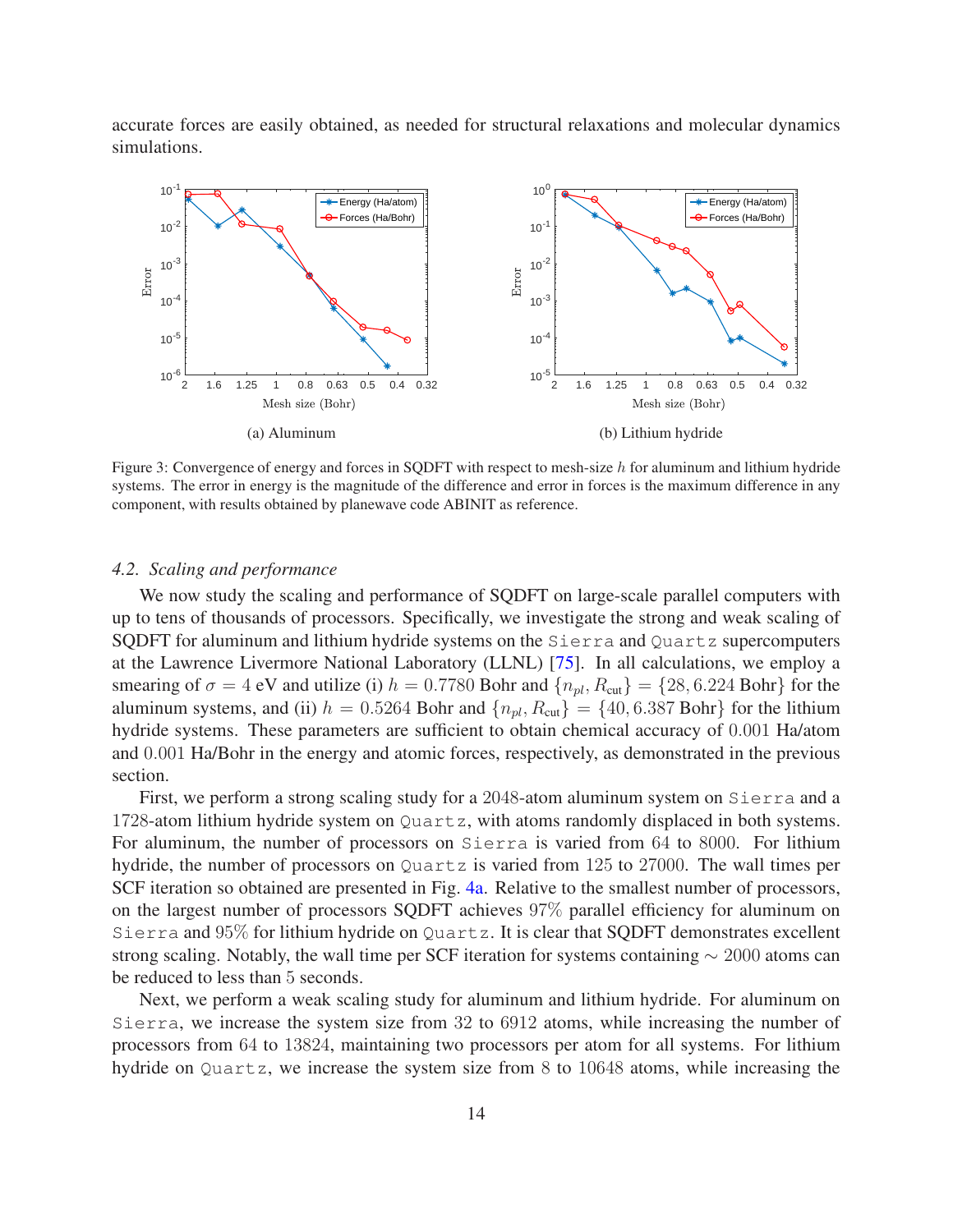number of processors from 27 to 35937, maintaining  $\sim$  3.4 processors per atom for all systems. The systems are generated by replicating 4-atom and 8-atom unit cells of aluminum and lithium hydride, respectively, with one atom in each unit cell randomly perturbed. We present the results so obtained in Fig. 4b. We find the scaling with system size for aluminum on Sierra to be  $\mathcal{O}(N^{1.00})$  and the scaling for lithium hydride on Quartz to be  $\mathcal{O}(N^{1.01})$ . It is clear that SQDFT demonstrates excellent weak scaling, with near perfect  $\mathcal{O}(N)$  scaling with respect to system size in practical calculations.

Overall, the excellent strong and weak scaling of SQDFT up to tens of thousands of processors makes it possible to perform high-temperature Kohn-Sham molecular dynamics simulations at large length and time scales, as we show below.



Figure 4: Parallel scaling of a single SCF iteration in SQDFT on Sierra and Quartz supercomputers at the Lawrence Livermore National Laboratory (LLNL) [75]. In the strong scaling plot, the straight lines represent ideal scaling. All parameters have been chosen so as to achieve chemical accuracy of 0.001 Ha/atom and 0.001 Ha/Bohr in energy and atomic forces, respectively.

# *4.3. High-temperature quantum molecular dynamics*

We now consider the accuracy and efficiency of SQDFT in high-temperature Born-Oppenheimer quantum molecular dynamics (QMD) simulations. Such simulations are a cornerstone of modern warm dense matter theory [27], providing equation-of-state and shock-compression predictions of unprecedented accuracy, up to temperatures of  $\sim 100$  eV and pressures of 100s of Mbar; see, e.g., [36, 76, 77, 78, 79, 80]. At temperatures above ∼ 100 eV, conventional Kohn-Sham methods become prohibitively expensive, and so alternative methods such as OFMD [33] and, more recently, path integral Monte Carlo (PIMC) [80] have been employed to reach temperatures of 1000s of eV and higher. With sufficiently deep potentials, however, the new SQ methodology makes possible Kohn-Sham MD at temperatures of 1000s of eV as well.

As a representative example, we choose an 864-atom aluminum system and perform a 0.15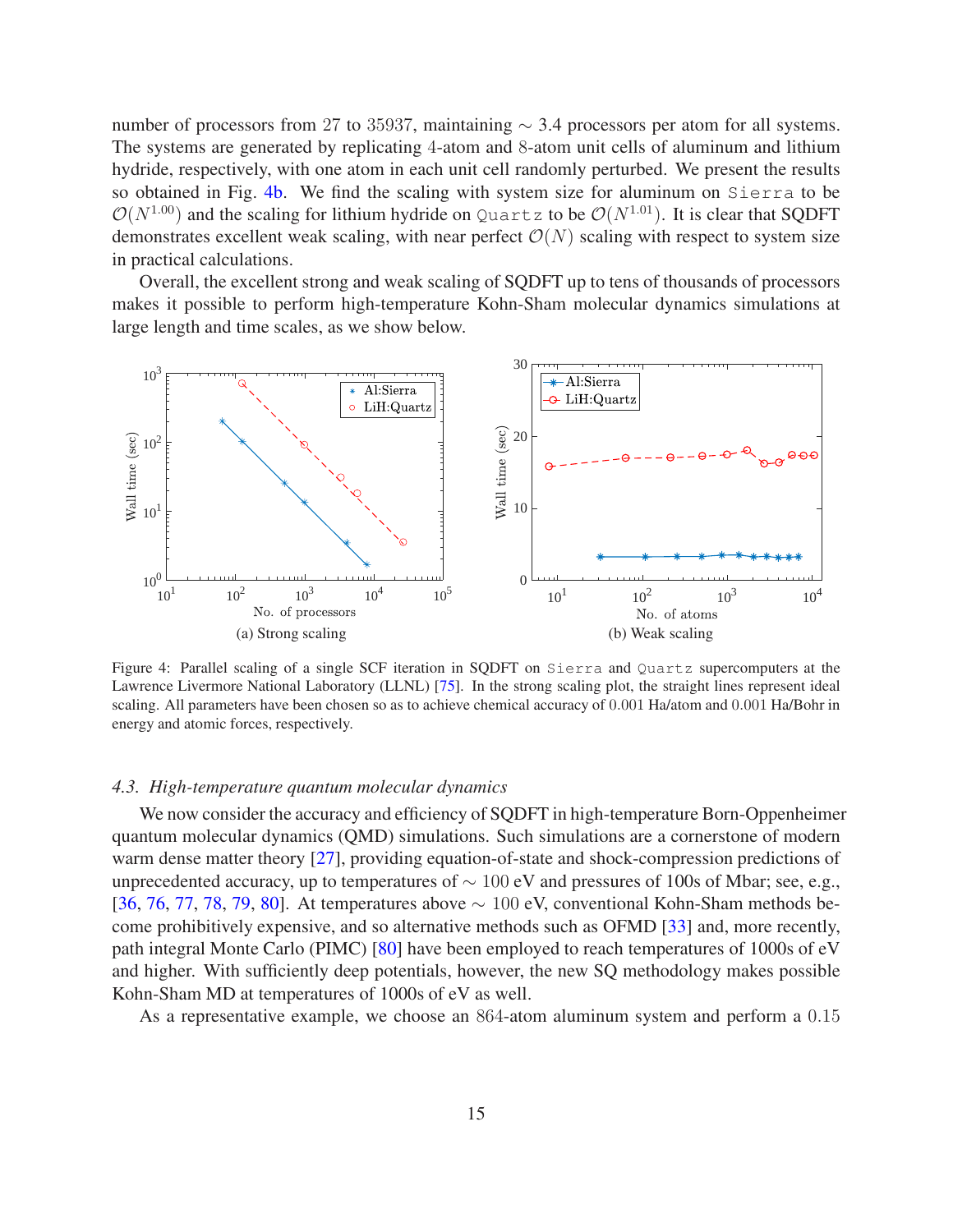ps NVE QMD simulation with time step of 0.1 fs.<sup>13</sup> We use a mesh-size  $h = 0.7780$  Bohr, quadrature order  $n_{pl} = 28$ , truncation radius  $R_{cut} = 6.224$  Bohr, initial ionic temperature  $T =$ 116045 K, initial atomic positions close to perfect FCC crystal with one atom in each 4-atom unit cell randomly displaced by the same amount, and initial velocities randomly assigned based on the Maxwell-Boltzmann distribution. We integrate the equations of motion using the Leapfrog method [81]. The values of  $n_{pl}$  and  $R_{cut}$  have been chosen so as to put the associated errors close to an order of magnitude lower than the discretization error, which is ∼ 0.001 Ha/atom and ∼ 0.001 Ha/Bohr in the energy and forces, respectively. At each MD step, we set the electronic temperature equal to the ionic temperature, e.g,  $\sigma = 10$  eV at the start of the simulation.

We perform the simulation on 3375 processors on Quartz to obtain a wall clock time of  $\sim$  30 seconds per QMD step<sup>14</sup>. In Fig. 5, we plot the variation of the total energy and temperature of the system over the course of the simulation. We observe that the temperature settles after  $\sim$ 30 fs, subsequent to which the mean and standard deviation of the total energy are −3.3451 and  $4.7 \times 10^{-4}$  Ha/atom, respectively. In addition, the drift in total energy as obtained from a linear fit is <sup>∼</sup> <sup>2</sup>.7×10<sup>−</sup><sup>4</sup> Ha/atom-ps. SQDFT thus shows excellent energy conservation, consistent with the accurate atomic forces obtained. We also plot the calculated radial distribution function in Fig. 6, which is in agreement with previous studies [32].



Figure 5: Variation of total energy and temperature during 864-atom aluminum NVE QMD simulation.

# 5. Concluding remarks

We presented SQDFT: a large-scale parallel implementation of the Spectral Quadrature (SQ) method for  $\mathcal{O}(N)$  Kohn-Sham density functional theory calculations at high temperature. Specif-

 $13$ Due to the high velocities of the ions in high-temperature simulations, the time step has been chosen significantly smaller than in ambient calculations [34].

<sup>&</sup>lt;sup>14</sup>Since the computational cost of SQDFT reduces with temperature, the wall time will further reduce as the temperature is increased.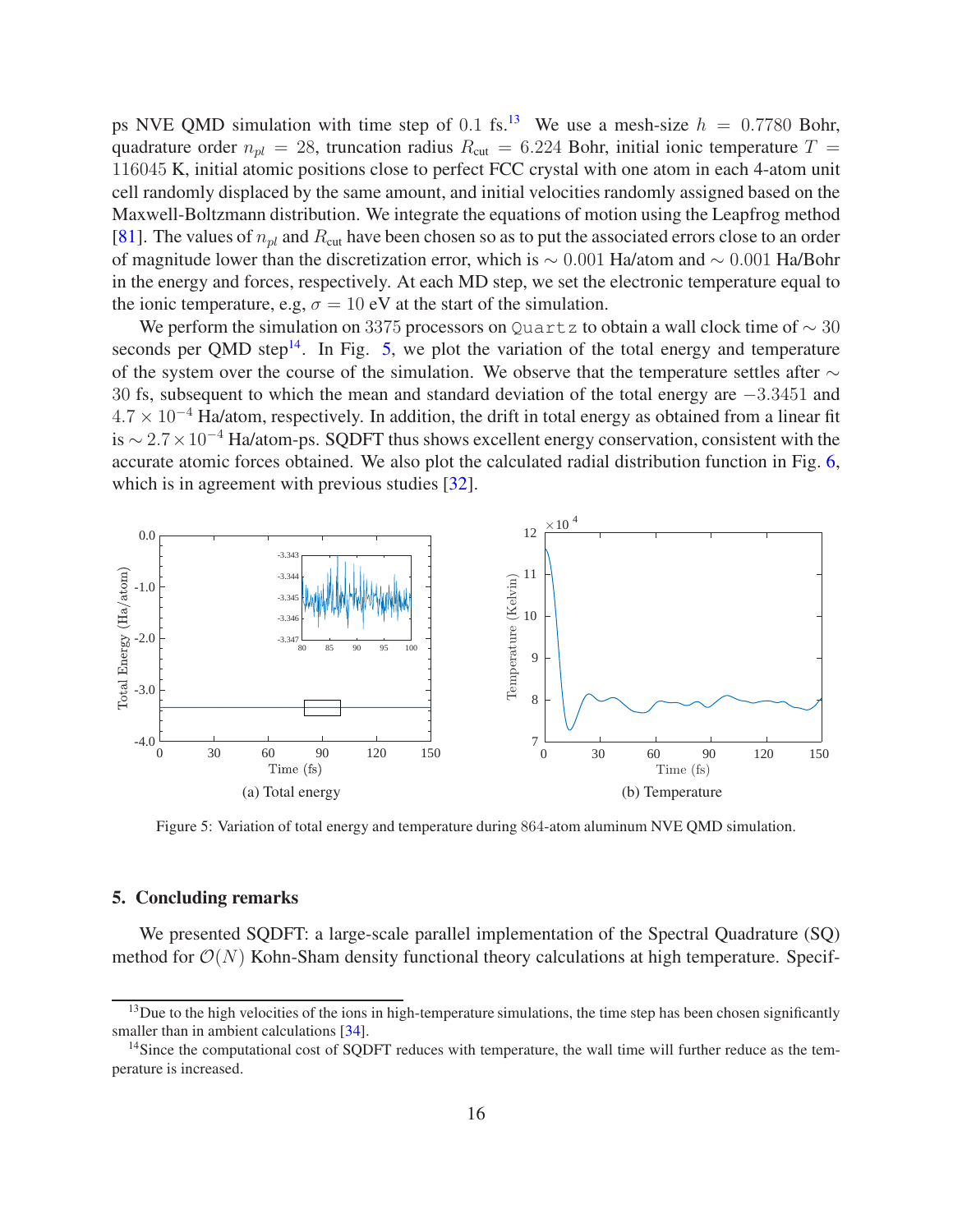

Figure 6: Radial distribution function for 864-atom aluminum NVE QMD simulation.

ically, we developed an efficient and scalable finite-difference implementation of the infinite-cell Clenshaw-Curtis SQ approach, in which results for the infinite crystal are obtained by expressing quantities of interest as bilinear forms or sums of bilinear forms, that are then approximated by spatially localized Clenshaw-Curtis quadrature rules. We demonstrated the accuracy of SQDFT by showing systematic convergence of energies and atomic forces with respect to quadrature order and truncation radius to reference diagonalization results, and convergence with mesh spacing to established planewave results, for both metallic and insulating systems. In all cases, chemical accuracy was readily obtained. We demonstrated excellent strong and weak parallel scaling on computer systems consisting of tens of thousands of processors, with near perfect  $\mathcal{O}(N)$  scaling with system size, and wall clock times as low as a few seconds per SCF iteration for insulating and metallic systems of  $\sim$  2000 atoms. Finally, we verified the accuracy and efficiency of SODFT in large-scale quantum molecular dynamics (QMD) simulations at high temperature, demonstrating excellent energy conservation and QMD step times of ∼ 30 seconds for an 864-atom aluminum system at  $\sim$  80000 K.

In the present work, we have focused on high-temperature Kohn-Sham DFT calculations. However, the SQ method is applicable at lower temperatures as well, with larger prefactor, as we show in Appendix A. A possible approach to reduce this prefactor is to generate a localized orthonormal reduced basis (e.g., [82, 83]), subsequent to which the SQ method is applied to the finite-difference Hamiltonian projected into this basis. This is indeed a promising path to  $\mathcal{O}(N)$  DFT calculations of metals and insulators at ambient conditions which the authors are pursuing presently.

# Acknowledgements

This work was supported in part by the National Science Foundation (Grant number 1333500), and performed in part under the auspices of the U.S. Department of Energy by Lawrence Livermore National Laboratory under Contract DE-AC52-07NA27344. Early support from the Exascale Codesign Center for Materials in Extreme Environments supported by Office of Science Advanced Scientific Computing Research Program, and subsequent support from the Laboratory Directed Research and Development program at the Lawrence Livermore National Laboratory is gratefully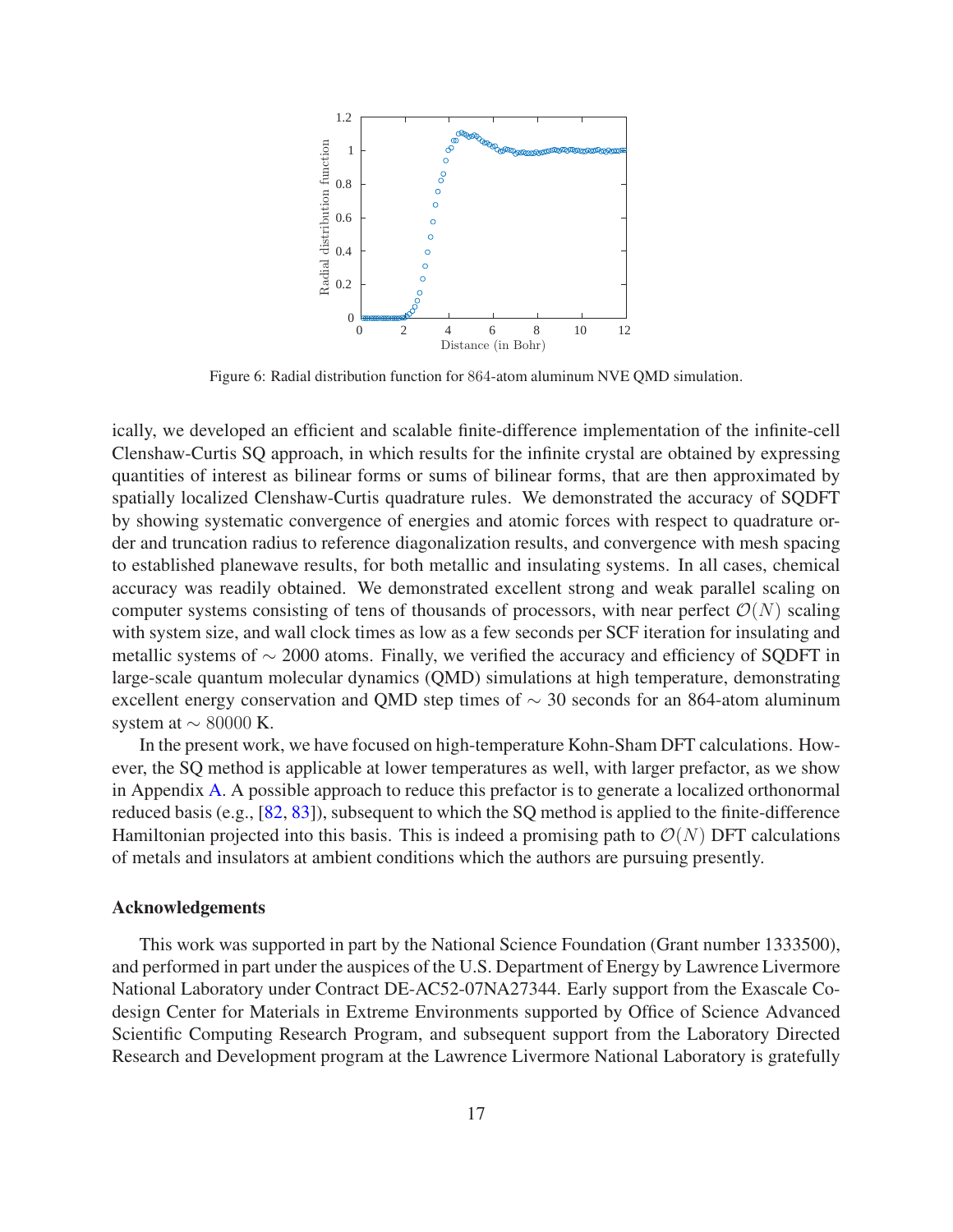acknowledged.

# Appendix

# A. Ambient temperature Kohn-Sham calculations

Though the focus of the present work has been Kohn-Sham calculations at high temperature, SQDFT can also be utilized at ambient temperature, albeit with a larger prefactor. This increase in prefactor may, however, be mitigated by the excellent parallel scaling of SQDFT on large-scale parallel computers. In order to demonstrate this, we consider an 864-atom randomly perturbed aluminum system with smearing  $\sigma = 0.27$  eV, as typical in calculations of metallic systems at ambient conditions in order to facilitate self-consistent convergence [84, 72]. We utilize  $h = 0.7780$ Bohr and  $\{n_{pl}, R_{cut}\} = \{320, 18.672 \text{ Bohr}\}\$ , which are sufficient to obtain chemical accuracy of 0.001 Ha/atom and 0.001 Ha/Bohr in the energy and atomic forces, respectively. We perform the calculations on  $Quartz$ , where the number of processors is varied from 1000 to 27000, the results of which are presented in Fig. 7. Relative to 1000 processors, the efficiency of SQDFT on 8000 processors is larger than 98%, but on 27000 processors, the efficiency drops to 51%. The reduced efficiency at this temperature at the largest processor counts arises due to the increased communications required for the larger nodal Hamiltonians ( $R_{\text{cut}} = 18.672$  Bohr) relative to the computational work per processor. However, SQDFT is still able to achieve wall times of less than a minute per SCF iteration, which demonstrates its ability to perform large-scale Kohn-Sham quantum molecular dynamics simulations (QMD) even at ambient temperature, given sufficient number of processors.



Figure 7: Strong scaling of single SCF iteration in SQDFT for 864-atom aluminum system at  $\sigma = 0.27$  eV on Quartz supercomputer at the Lawrence Livermore National Laboratory (LLNL) [75]. The straight line represents ideal scaling. All parameters have been chosen so as to achieve chemical accuracy of 0.001 Ha/atom and 0.001 Ha/Bohr in energy and atomic forces, respectively.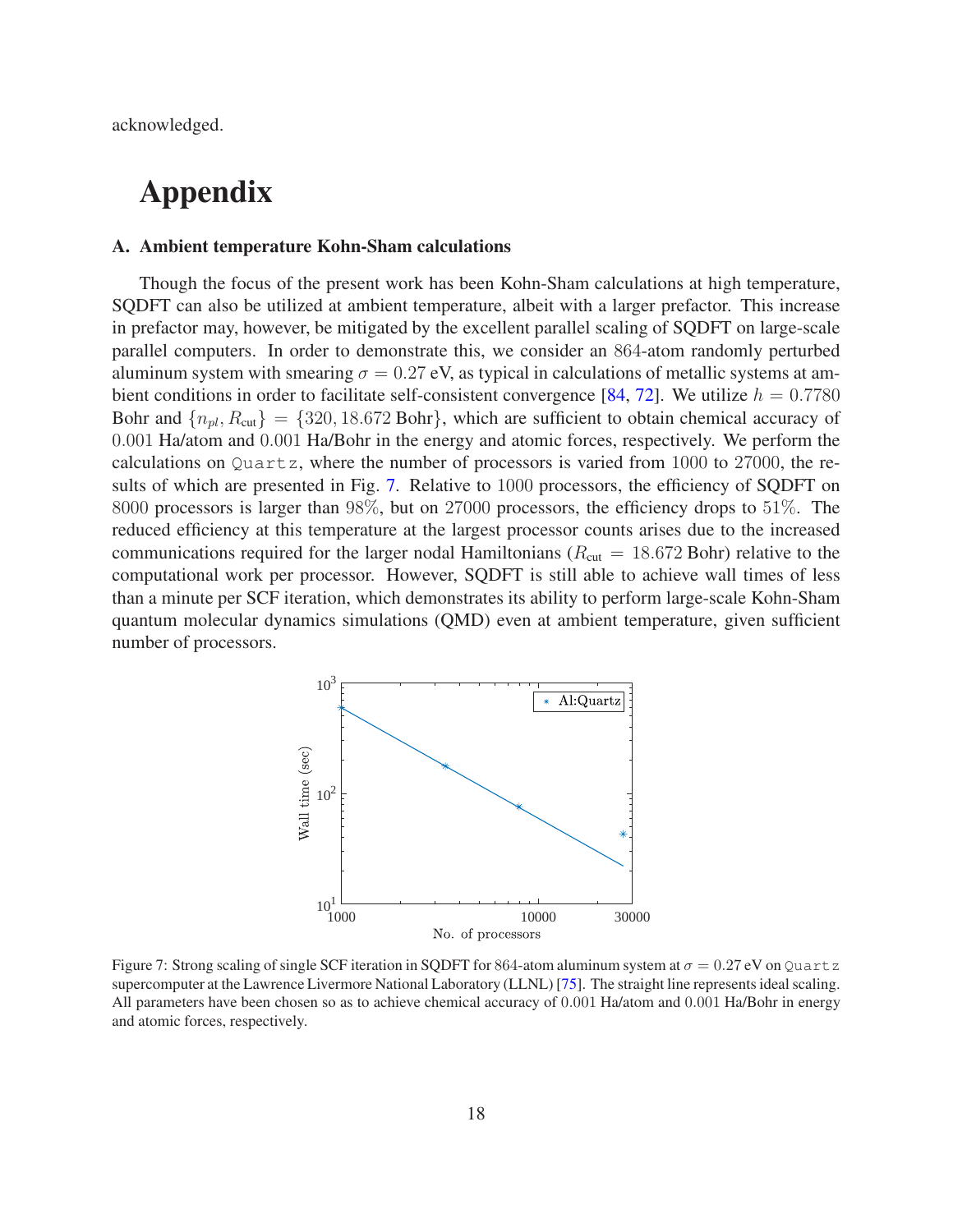# **References**

- [1] P. Hohenberg, W. Kohn, Physical Review 136 (1964) B864–B871.
- [2] W. Kohn, L. J. Sham, Physical Review 140 (1965) A1133–A1138.
- [3] S. Goedecker, Rev. Mod. Phys. 71 (1999) 1085–1123.
- [4] D. R. Bowler, T. Miyazaki, Reports on Progress in Physics 75 (2012) 036503.
- [5] J. Aarons, M. Sarwar, D. Thompsett, C.-K. Skylaris, The Journal of Chemical Physics 145 (2016) 220901.
- [6] D. Marx, J. Hutter, Ab initio Molecular Dynamics: Basic Theory and Advanced Methods, Cambridge University Press, 2009.
- [7] G. Kresse, J. Hafner, Physical Review B 47 (1993) 558.
- [8] S. Goedecker, Physical Review B 58 (1998) 3501.
- [9] S. Ismail-Beigi, T. Arias, Physical review letters 82 (1999) 2127.
- [10] X. Zhang, D. Drabold, Physical Review B 63 (2001) 233109.
- [11] S. Taraskin, P. Fry, X. Zhang, D. Drabold, S. Elliott, Physical Review B 66 (2002) 233101.
- [12] M. Benzi, P. Boito, N. Razouk, SIAM Review 55 (2013) 3–64.
- [13] J. M. Soler, E. Artacho, J. D. Gale, A. Garcia, J. Junquera, P. Ordejon, D. Sanchez-Portal, J. Phys.: Condes. Matter 14 (2002) 2745–2779.
- [14] SIESTA: www.icmab.es/siesta, accessed 2017-07-05.
- [15] M. J. Gillan, D. R. Bowler, A. S. Torralba, T. Miyazaki, Comput. Phys. Commun. 177 (2007) 14–18.
- [16] Conquest: www.order-n.org, accessed 2017-07-05.
- [17] C. K. Skylaris, P. D. Haynes, A. A. Mostofi, M. C. Payne, J. Chem. Phys. 122 (2005).
- [18] ONETEP: www.onetep.org, accessed 2017-07-05.
- [19] E. Tsuchida, J. Phys. Soc. Jpn. 76 (2007).
- [20] D. Osei-Kuffuor, J.-L. Fattebert, Phys. Rev. Lett. 112 (2014).
- [21] S. Mohr, L. E. Ratcliff, P. Boulanger, L. Genovese, D. Caliste, T. Deutsch, S. Goedecker, J. Chem. Phys. 140 (2014).
- [22] BigDFT: bigdft.org, accessed 2017-07-05.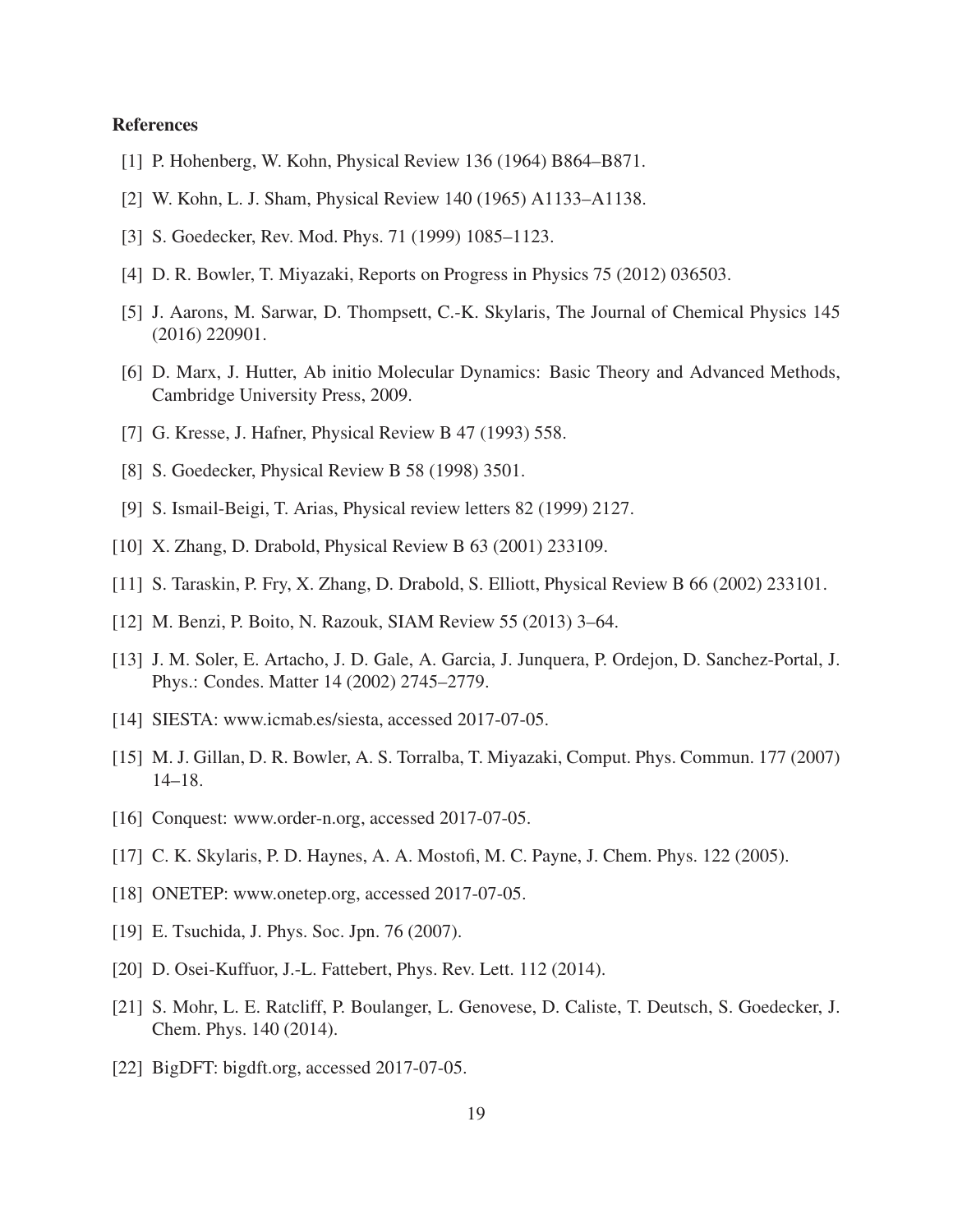- [23] OpenMX: www.openmx-square.org, accessed 2017-07-05.
- [24] N. Bock, M. Challacombe, C. K. Gan, G. Henkelman, K. Nemeth, A. M. N. Niklasson, A. Odell, E. Schwegler, C. J. Tymczak, V. Weber, FREEON, 2014. Los Alamos National Laboratory (LA-CC 01-2; LA-CC-04-086), Copyright University of California.
- [25] FreeON: www.openhub.net/p/freeon, accessed 2017-07-05.
- [26] A. Ruiz-Serrano, N. D. M. Hine, C.-K. Skylaris, J. Chem. Phys. 136 (2012).
- [27] F. Graziani, M. P. Desjarlais, R. Redmer, S. B. Tricky (Eds.), Frontiers and Challenges in Warm Dense Matter, Lecture Notes in Computational Science and Engineering, Springer, 2014.
- [28] F. R. Graziani, V. S. Batista, L. X. Benedict, J. I. Castor, H. Chen, S. N. Chen, C. A. Fichtl, J. N. Glosli, P. E. Grabowski, A. T. Graf, S. P. Hau-Riege, A. U. Hazi, S. A. Khairallah, L. Krauss, A. B. Langdon, R. A. London, A. Markmann, M. S. Murillo, D. F. Richards, H. A. Scott, R. Shepherd, L. G. Stanton, F. H. Streitz, M. P. Surh, J. C. Weisheit, H. D. Whitley, High Energy Density Physics 8 (2012) 105–131.
- [29] P. Renaudin, C. Blancard, J. Clérouin, G. Faussurier, P. Noiret, V. Recoules, Physical review letters 91 (2003) 075002.
- [30] M. Dharma-Wardana, Physical Review E 73 (2006) 036401.
- [31] R. Ernstorfer, M. Harb, C. T. Hebeisen, G. Sciaini, T. Dartigalongue, R. D. Miller, Science 323 (2009) 1033–1037.
- [32] T. White, S. Richardson, B. Crowley, L. Pattison, J. Harris, G. Gregori, Physical review letters 111 (2013) 175002.
- [33] F. Lambert, J. Clerouin, G. Zerah, Phys. Rev. E 73 (2006) 016403.
- [34] S. Zhang, H. Wang, W. Kang, P. Zhang, X. He, Physics of Plasmas 23 (2016) 042707.
- [35] A. Cangi, A. Pribram-Jones, Physical Review B 92 (2015) 161113.
- [36] S. X. Hu, B. Militzer, L. A. Collins, K. P. Driver, J. D. Kress, Phys. Rev. B 94 (2016).
- [37] P. Suryanarayana, Chemical Physics Letters 584 (2013) 182–187.
- [38] P. P. Pratapa, P. Suryanarayana, J. E. Pask, Computer Physics Communications 200 (2016) 96–107.
- [39] E. Prodan, W. Kohn, Proceedings of the National Academy of Sciences of the United States of America 102 (2005) 11635–11638.
- [40] A. Anantharaman, E. Cancès, Annales de l'Institut Henri Poincare (C) Non Linear Analysis 26 (2009) 2425–2455.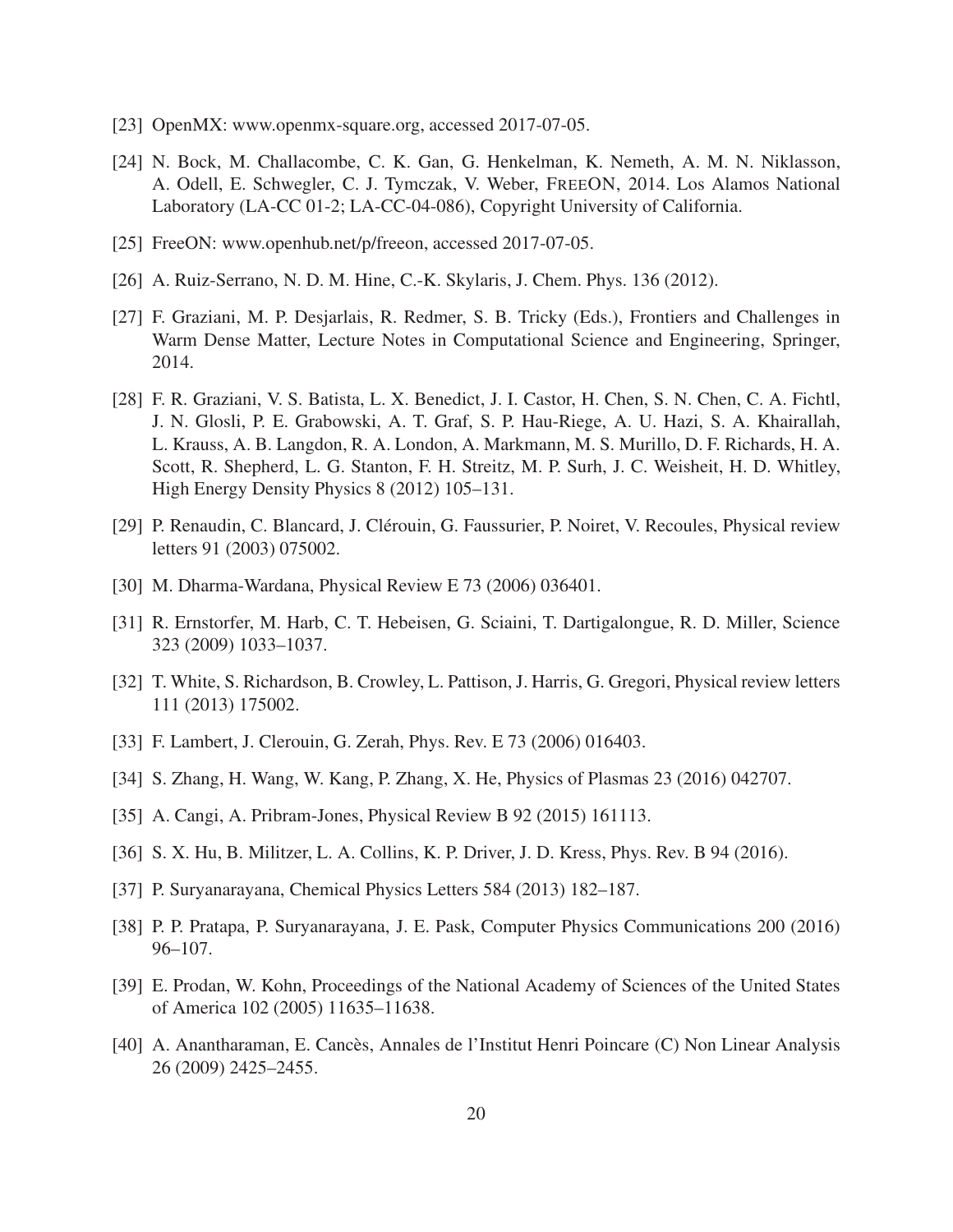- [41] J. E. Pask, P. A. Sterne, Phys. Rev. B 71 (2005) 113101.
- [42] V. Gavini, J. Knap, K. Bhattacharya, M. Ortiz, Journal of the Mechanics and Physics of Solids 55 (2007) 669 – 696.
- [43] P. Suryanarayana, V. Gavini, T. Blesgen, K. Bhattacharya, M. Ortiz, Journal of the Mechanics and Physics of Solids 58 (2010) 256 – 280.
- [44] P. Suryanarayana, K. Bhattacharya, M. Ortiz, Journal of Computational Physics 230 (2011) 5226 – 5238.
- [45] P. Suryanarayana, D. Phanish, Journal of Computational Physics 275 (2014) 524 538.
- [46] S. Ghosh, P. Suryanarayana, Journal of Computational Physics 307 (2016) 634–652.
- [47] D. Bowler, T. Miyazaki, M. Gillan, Journal of Physics: Condensed Matter 14 (2002) 2781.
- [48] C.-K. Skylaris, P. D. Haynes, The Journal of chemical physics 127 (2007) 164712.
- [49] P. Suryanarayana, Chemical Physics Letters 679 (2017) 146–151.
- [50] P. Suryanarayana, K. Bhattacharya, M. Ortiz, Journal of the Mechanics and Physics of Solids 61 (2013)  $38 - 60$ .
- [51] L. Lin, C. Yang, SIAM Journal on Scientific Computing 35 (2013) S277–S298.
- [52] A. S. Banerjee, P. Suryanarayana, J. E. Pask, Chemical Physics Letters 647 (2016) 31–35.
- [53] D. G. Anderson, Journal of the ACM (JACM) 12 (1965) 547–560.
- [54] P. Pulay, Chemical Physics Letters 73 (1980) 393–398.
- [55] P. P. Pratapa, P. Suryanarayana, J. E. Pask, Journal of Computational Physics 306 (2016) 43–54.
- [56] P. Suryanarayana, P. P. Pratapa, J. E. Pask, arXiv preprint arXiv:1606.08740 (2016).
- [57] J. R. Shewchuk, An introduction to the conjugate gradient method without the agonizing pain, 1994.
- [58] D. Alfè, Computer Physics Communications 118 (1999) 31–33.
- [59] W. Gropp, E. Lusk, A. Skjellum, Using MPI: portable parallel programming with the message-passing interface, volume 1, MIT press, 1999.
- [60] S. Ghosh, P. Suryanarayana, Computer Physics Communications 216 (2017) 109 125.
- [61] S. Ghosh, P. Suryanarayana, Computer Physics Communications 212 (2017) 189 204.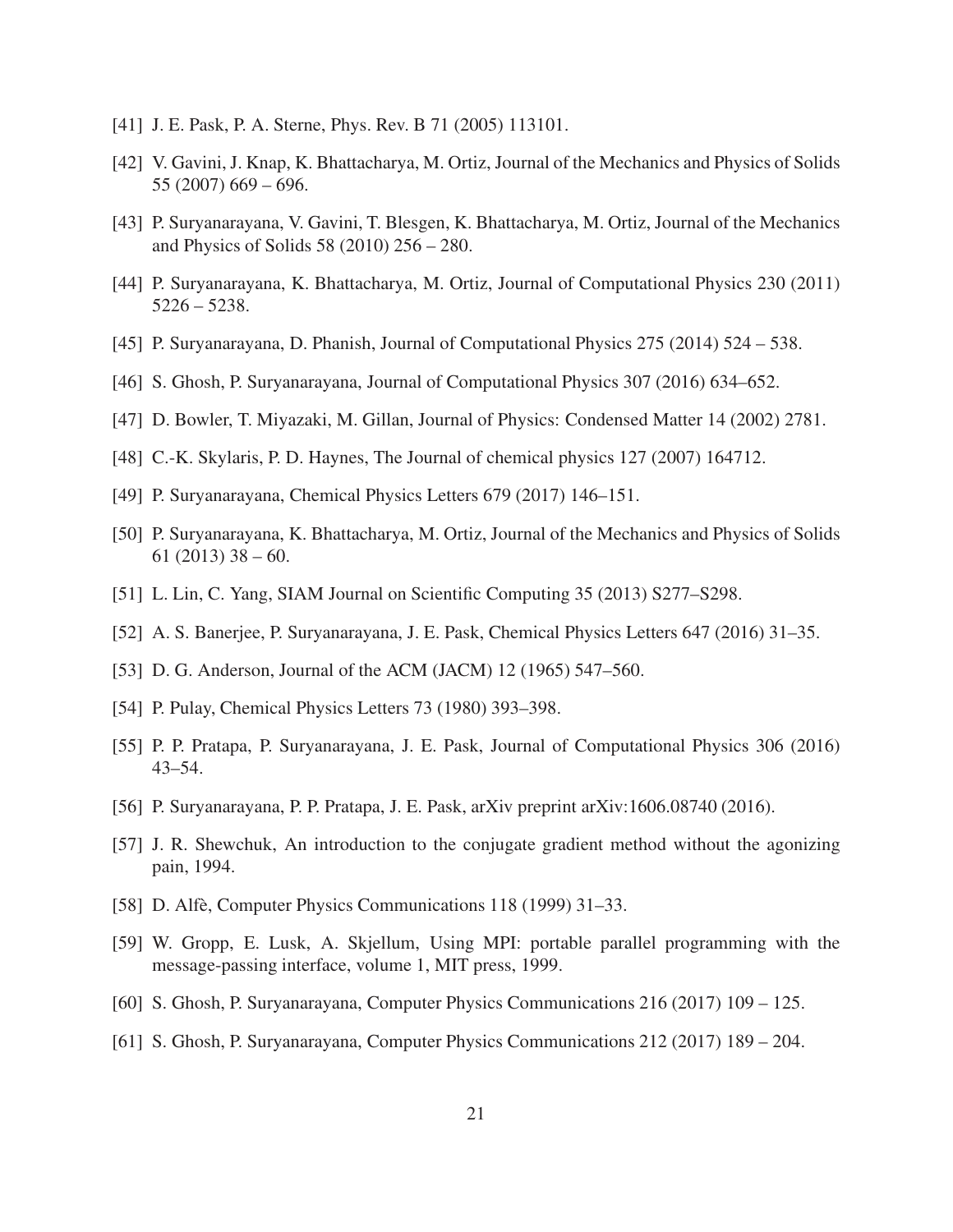- [62] W. Gropp, T. Hoefler, R. Thakur, E. Lusk, Using advanced MPI: Modern features of the message-passing interface, MIT Press, 2014.
- [63] C. Lanczos, An iteration method for the solution of the eigenvalue problem of linear differential and integral operators, United States Governm. Press Office Los Angeles, CA, 1950.
- [64] P. P. Pratapa, P. Suryanarayana, Mechanics Research Communications 78 (2016) 27–33.
- [65] A. Gil, J. Segura, N. M. Temme, Numerical methods for special functions, SIAM, 2007.
- [66] W. H. Press, Numerical recipes 3rd edition: The art of scientific computing, Cambridge university press, 2007.
- [67] S. Goedecker, M. Teter, Physical Review B 51 (1995) 9455.
- [68] S. Goedecker, L. Colombo, Physical Review Letters 73 (1994) 122.
- [69] N. Troullier, J. L. Martins, Physical Review B 43 (1991) 1993–2006.
- [70] J. P. Perdew, Y. Wang, Physical Review B 45 (1992) 13244.
- [71] D. M. Ceperley, B. J. Alder, Phys. Rev. Lett. 45 (1980) 566–569.
- [72] X. Gonze, J. M. Beuken, R. Caracas, F. Detraux, M. Fuchs, G. M. Rignanese, L. Sindic, M. Verstraete, G. Zerah, F. Jollet, M. Torrent, A. Roy, M. Mikami, P. Ghosez, J. Y. Raty, D. C. Allan, Computational Materials Science 25 (2002) 478–492(15).
- [73] T. Ono, K. Hirose, Phys. Rev. Lett. 82 (1999) 5016–5019.
- [74] N. S. Bobbitt, G. Schofield, C. Lena, J. R. Chelikowsky, Phys. Chem. Chem. Phys. (2015). DOI: 10.1039/c5cp02561c.
- [75] Lawrence Livermore National Laboratory (LLNL) high performance computing systems: https://computation.llnl.gov/computing/machine-catalog, accessed 2017-06-27.
- [76] S. Zhang, K. P. Driver, F. Soubiran, B. Militzer, High Energy Density Physics 21 (2016) 16–19.
- [77] S. Zhang, K. P. Driver, F. Soubiran, B. Militzer, J. Chem. Phys. 146 (2017).
- [78] A. Shamp, E. Zurek, T. Ogitsu, D. E. Fratanduono, S. Hamel, Phys. Rev. B 95 (2017).
- [79] K. P. Driver, F. Soubiran, S. Zhang, B. Militzer, High Energy Density Physics 23 (2017) 81–89.
- [80] S. Zhang, K. P. Driver, F. Soubiran, B. Militzer, Phys. Rev. E 96 (2017).
- [81] D. C. Rapaport, The art of molecular dynamics simulation, Cambridge university press, 2004.